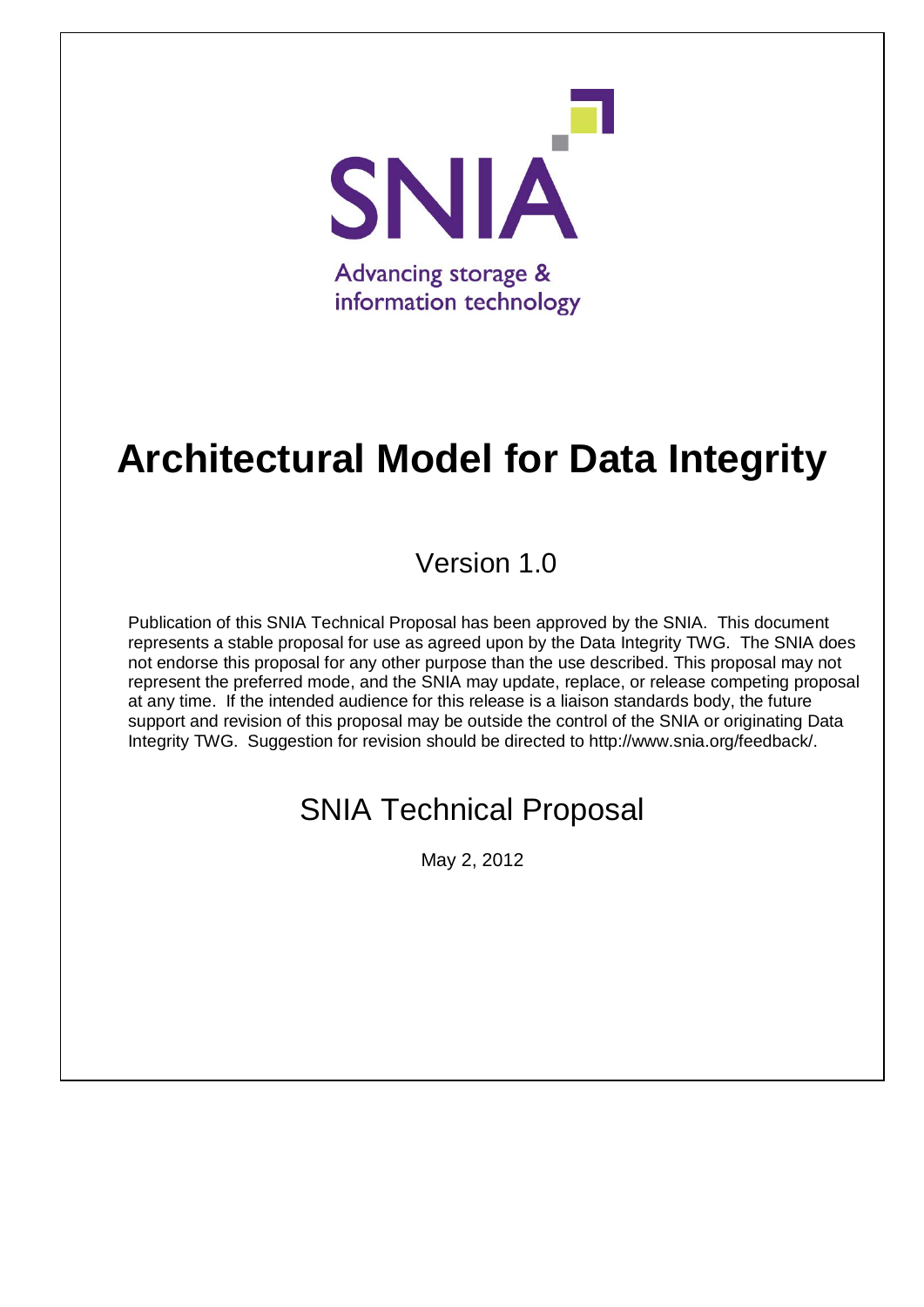## **Revision History**

| <b>Revision</b> | <b>Date</b> | <b>Sections</b>                        | Originator:                              | <b>Comments</b>                                                                                                                                                                     |
|-----------------|-------------|----------------------------------------|------------------------------------------|-------------------------------------------------------------------------------------------------------------------------------------------------------------------------------------|
| $\cdot$         | 2/12/2009   | Layout                                 | <b>Jim Williams</b>                      |                                                                                                                                                                                     |
| $\cdot$         | 2/23/2009   | <b>Definitions</b>                     | <b>Bill Martin</b>                       |                                                                                                                                                                                     |
| $\overline{.3}$ | 2/26/2009   |                                        | <b>Bill Martin</b>                       | Modifications to<br>definitions from<br>conference call                                                                                                                             |
| .4              | 4/23/2009   | <b>Definitions</b>                     | <b>Bill Martin</b>                       | Additions to match dirm-<br>graph from Martin<br>Petersen                                                                                                                           |
| $.5\,$          | 4/23/2009   | <b>Definitions</b>                     | <b>Bill Martin</b>                       | Changes agreed to on<br>conferece Call                                                                                                                                              |
| .6              | 5/28/2009   | <b>Definitions</b>                     | <b>Bill Martin</b>                       | Modified definitions to<br>be consistent with<br><b>Martin Petersen's</b><br>graphs. Removed all<br>bridge nodes and made<br>other changes to be<br>consistent with<br>terminology. |
| 0.7             | 06/11/09    | <b>Definitions</b>                     | Martin K.<br>Petersen                    | Fixed a few typos and<br>redundant wordings.                                                                                                                                        |
| 0.8             | 06/25/09    | Model                                  | Martin K.<br>Petersen                    | Adapted model<br>description from last<br>face 2 face to use new<br>definitions.                                                                                                    |
| 0.9             | 08/13/09    | Introduction,<br>Definitions,<br>Model | <b>Bill Martin</b>                       | Changes from face-to-<br>face meeting<br>incorporated                                                                                                                               |
| 0.10            | 08/13/09    | Introduction,<br>Definitions,<br>Model | <b>Bill Martin</b>                       | Minor modifications<br>from conference call                                                                                                                                         |
| 0.11            | 8/25/09     | Protection<br><b>Envelopes</b>         | <b>Jim Williams</b>                      | Definitions of terms                                                                                                                                                                |
| 0.12            | 8/27/09     | General                                | <b>Bill Martin</b>                       | Cleaned up formatting<br>of clauses lost in 0.11                                                                                                                                    |
| 0.13            | 8/28/09     | <b>Use Cases</b>                       | <b>Jim Williams</b>                      | <b>Added definitions</b>                                                                                                                                                            |
| 0.14            | 9/3/09      | <b>Use Cases</b>                       | <b>Bill Martin</b><br>Martin<br>Petersen | Moved information<br>around in the Use<br>Cases clause and<br>added additional Use<br>Case details                                                                                  |
| 0.15            | 9/3/09      | Entire<br>Document                     | <b>Bill Martin</b>                       | Removed change bars<br>for review.                                                                                                                                                  |
| 0.16            | 9/9/09      | Entire<br>Document                     | Martin K.<br>Petersen                    | Added information on<br>T10 PIM and DIX.<br>Updated sections on                                                                                                                     |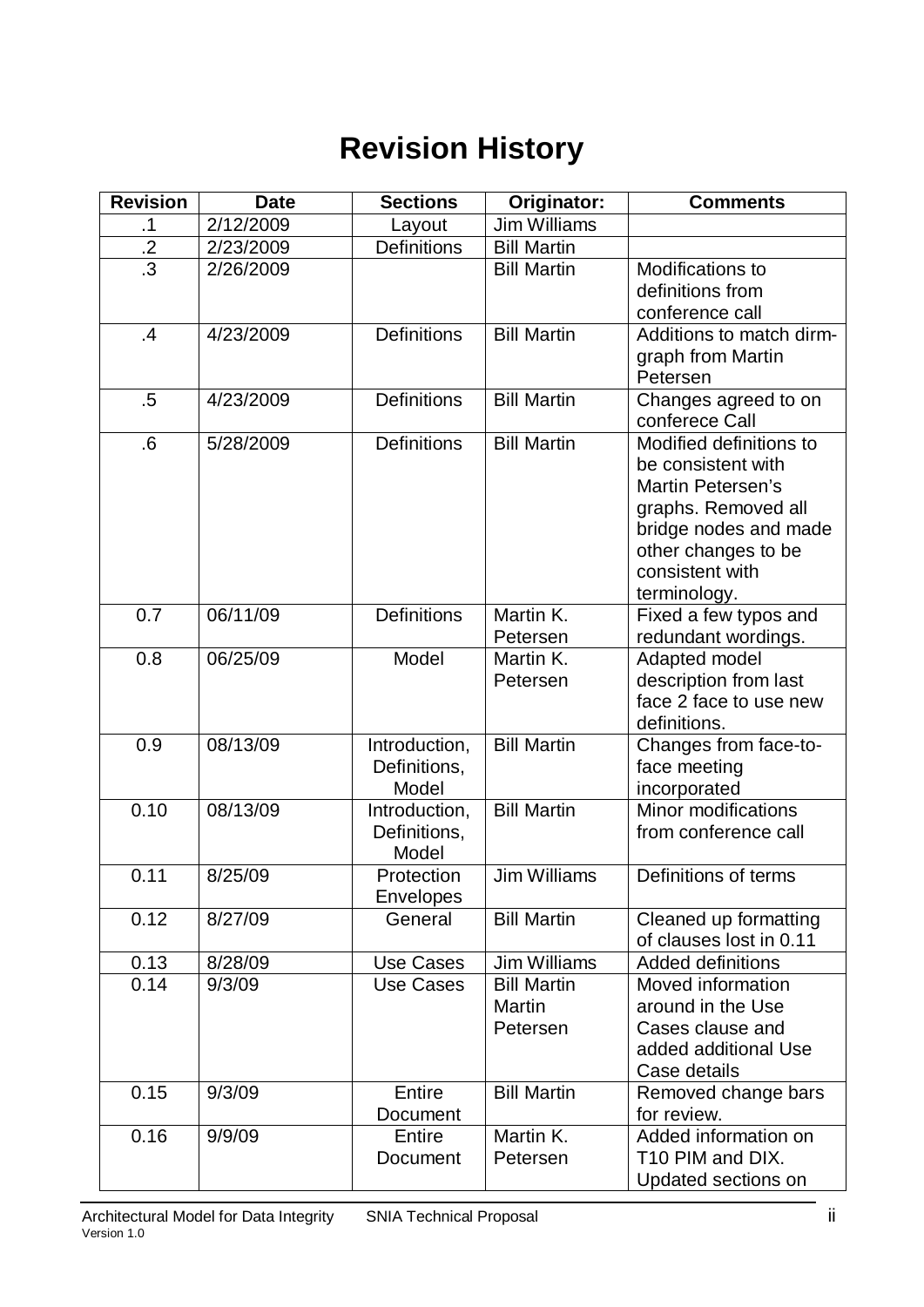|      |          |                  |                     | scatter-gather and            |
|------|----------|------------------|---------------------|-------------------------------|
|      |          |                  |                     | buffer management.            |
| 0.17 | 9/10/09  | Introduction     | <b>Bill Martin</b>  | <b>Modifications from</b>     |
|      |          | and Best         |                     | conference call               |
|      |          | <b>Practices</b> |                     |                               |
| 0.18 | 9/30/09  | Protection       | Jim Williams        | Added initial content         |
|      |          | Information      |                     |                               |
|      |          | section          |                     |                               |
| 0.19 | 10/29/09 |                  | <b>Bill Martin</b>  | Added diagrams of             |
|      |          |                  |                     | Protection information        |
|      |          |                  |                     | flow from Martin              |
|      |          |                  |                     | Petersen                      |
| 0.20 | 11/13/09 | Data Integrity   | Martin K.           | Initial content               |
|      |          | Metadata         | Petersen            |                               |
| 0.22 | 01/27/10 | Application      | Martin K.           | Notes about application       |
|      |          | <b>API</b>       | Petersen            | programming interfaces        |
| 0.24 | 12/16/10 | Application      | Martin K.           | <b>Application Tag access</b> |
|      |          | tag              | Petersen            | control                       |
| 0.25 | 01/26/11 | Application      | Martin K.           | Notes from meeting on         |
|      |          | tag              | Petersen            | January 6 <sup>th</sup> 2011  |
| 0.26 | 01/31/11 | All              | <b>Bill Martin</b>  | Changes from                  |
|      |          |                  |                     | 1/27/2011 Face-to-Face        |
|      |          |                  |                     | meeting                       |
| 1.0  | 4/24/12  |                  | <b>Arnold Jones</b> | Reformatted as SNIA           |
|      |          |                  |                     | <b>Technical Proposal for</b> |
|      |          |                  |                     | publication                   |
|      |          |                  |                     |                               |

Suggestion for changes or modifications to this document should be directed to http://www.snia.org/feedback/.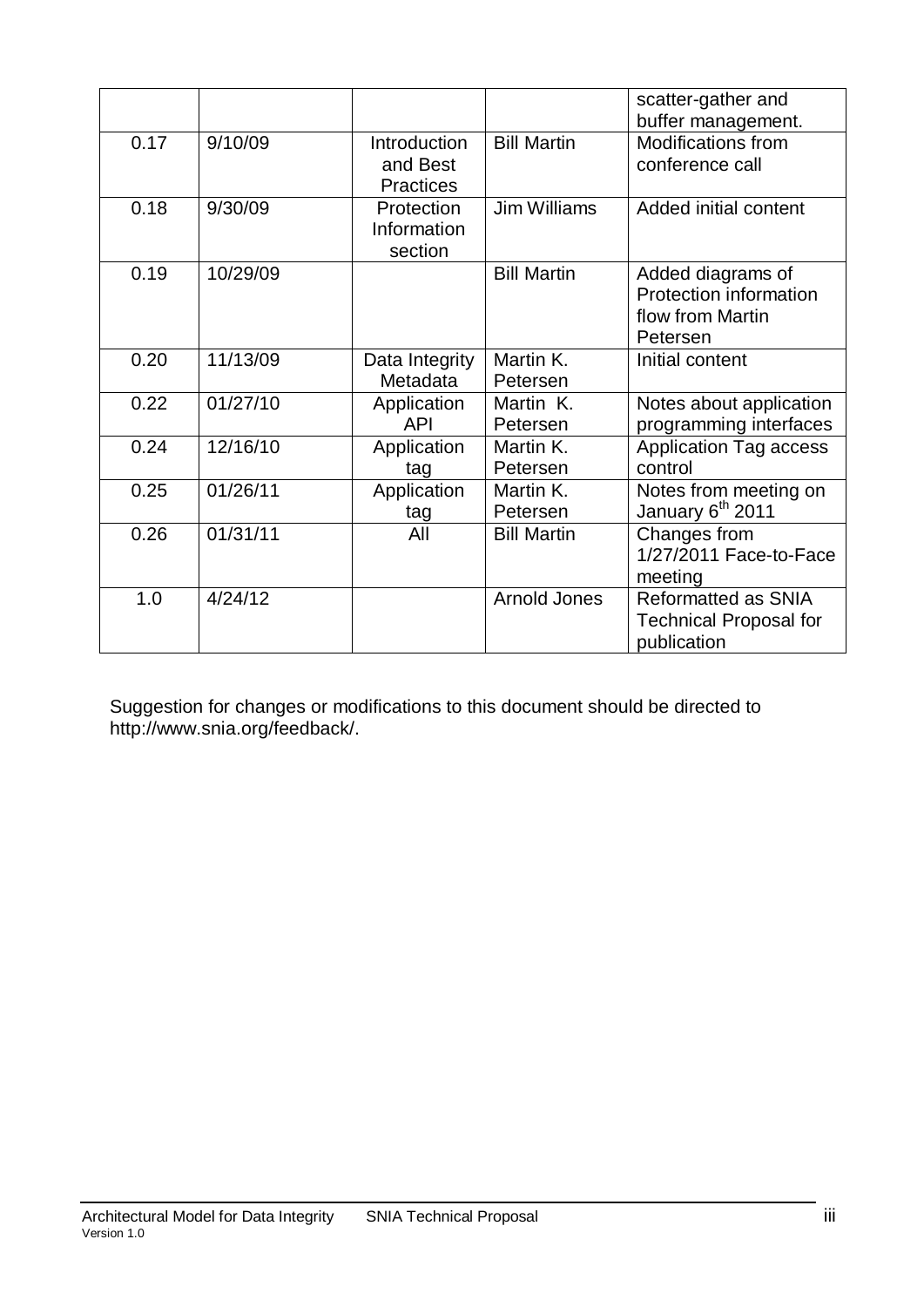The SNIA hereby grants permission for individuals to use this document for personal use only, and for corporations and other business entities to use this document for internal use only (including internal copying, distribution, and display) provided that:

- 1. Any text, diagram, chart, table or definition reproduced must be reproduced in its entirety with no alteration, and,
- 2. Any document, printed or electronic, in which material from this document (or any portion hereof) is reproduced must acknowledge the SNIA copyright on that material, and must credit the SNIA for granting permission for its reuse.

Other than as explicitly provided above, you may not make any commercial use of this document, sell any or this entire document, or distribute this document to third parties. All rights not explicitly granted are expressly reserved to SNIA.

Permission to use this document for purposes other than those enumerated above may be requested by e-mailing tcmd@snia.org please include the identity of the requesting individual and/or company and a brief description of the purpose, nature, and scope of the requested use.

Copyright © 2012 Storage Networking Industry Association.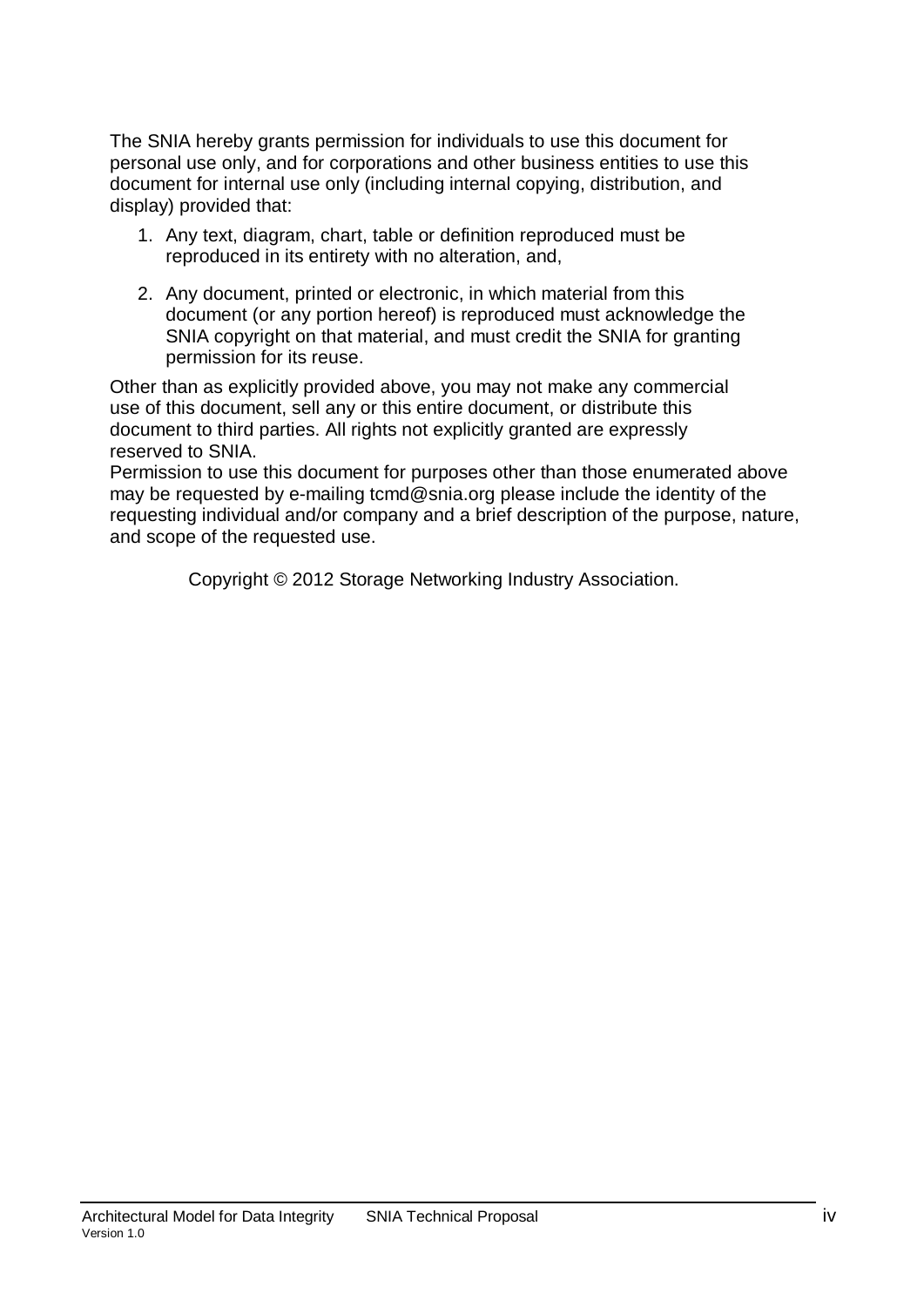## **CONTENTS**

| $\mathbf 1$              |                                                                                                                                     |  |
|--------------------------|-------------------------------------------------------------------------------------------------------------------------------------|--|
| 1.1<br>1.2<br>1.3<br>1.4 |                                                                                                                                     |  |
| $\mathbf{2}$             |                                                                                                                                     |  |
| 2.1                      |                                                                                                                                     |  |
|                          |                                                                                                                                     |  |
| 3.1<br>3.2<br>3.3<br>3.4 | CAUSES OF DATA INTEGRITY ERRORS ADDRESSED BY THIS MODEL (REAL WORLD<br>CAUSES OF DATA INTEGRITY ERRORS NOT COVERED BY THIS MODEL 10 |  |
|                          |                                                                                                                                     |  |
| 4.1<br>4.2<br>4.3<br>4.4 | INCREASING SOFT ERROR RATE (SER) WITHIN SERVERS  11                                                                                 |  |
|                          |                                                                                                                                     |  |
| 5.1                      |                                                                                                                                     |  |
| 6 -                      |                                                                                                                                     |  |
| 6.1<br>6.2               |                                                                                                                                     |  |
| 7                        | <b>MECHANISMS FOR PASSING PROTECTION INFORMATION BETWEEN</b>                                                                        |  |
| 7.1<br>7.2<br>7.3        |                                                                                                                                     |  |
|                          | 8 DATA INTEGRITY AWARE APPLICATION PROGRAMMING INTERFACES. 17                                                                       |  |
| 8.1<br>8.2               |                                                                                                                                     |  |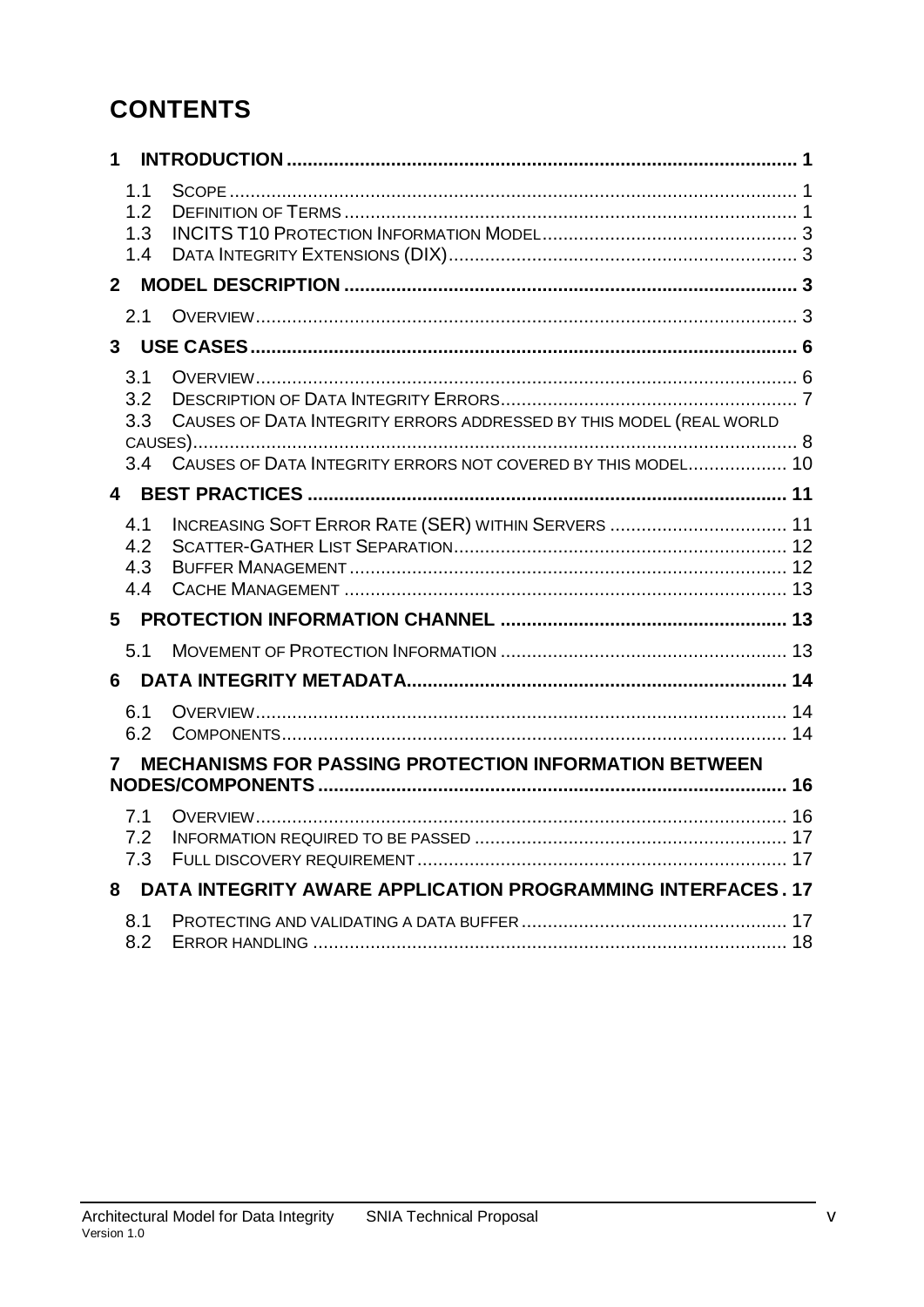#### FIGURES

| Figure 3 Data Integrity Extensions with T10 Protection Information inside array 6 |  |
|-----------------------------------------------------------------------------------|--|
|                                                                                   |  |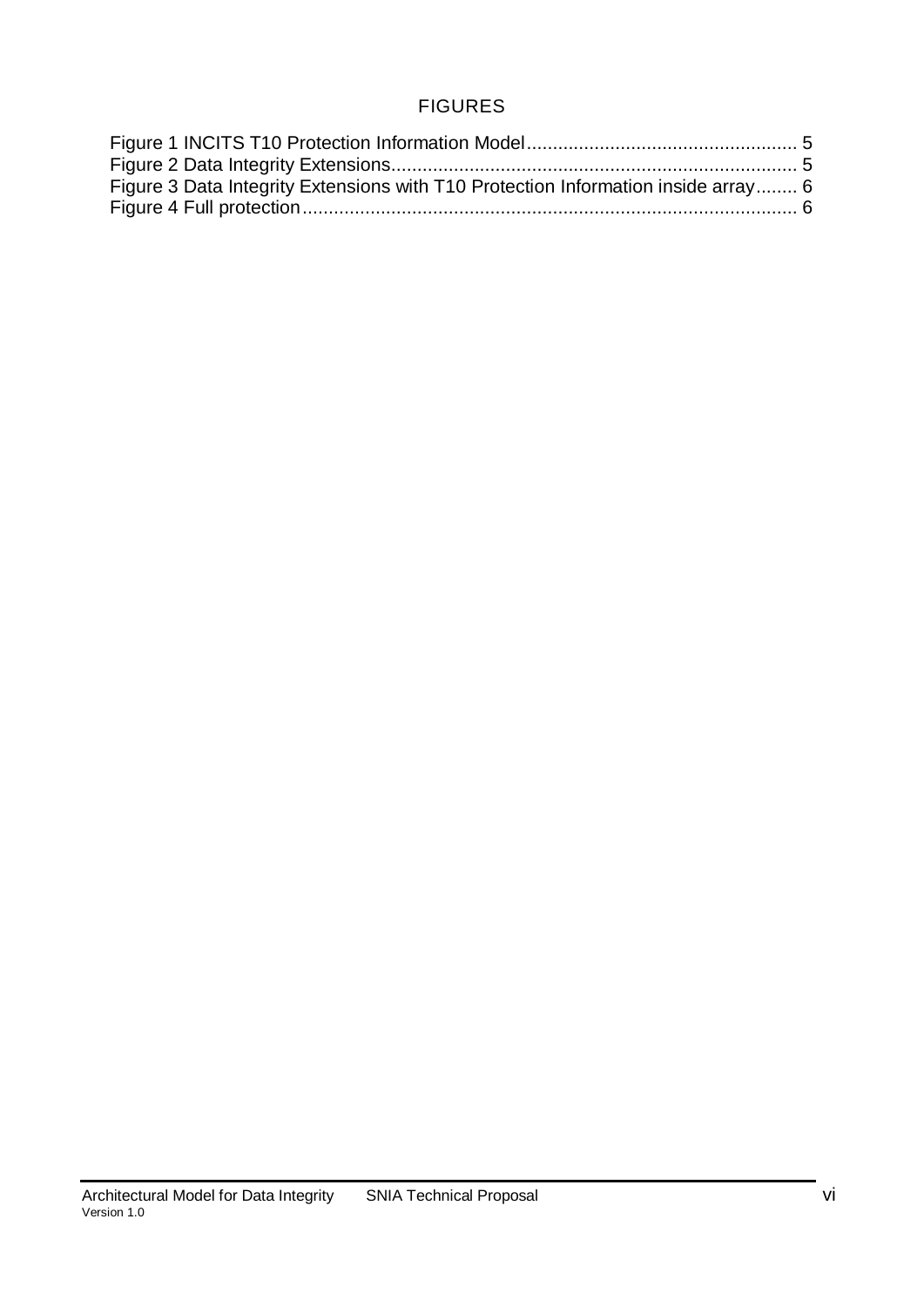## **Data Integrity Reference Model**

## **1 Introduction**

#### <span id="page-6-0"></span>**1.1 Scope**

<span id="page-6-1"></span>This document describes a model for how data integrity can be protected between an Application client and a storage device. If all nodes in an implementation follow this model then there will be end-to-end data protection for the following class of data integrity errors:

- a. silent data corruption:
	- a. in flight; and
	- b. at rest;
- b. wrong address on device; and
- c. buffer corruption.

While this model does address most of the common data integrity errors, in the current embodiment it does not address all possible errors. Some examples of errors that are not handled are: stale data caused by lost writes or fractured writes greater than a block, some cases of systematic miss-addressing between nodes. The model does not attempt to detect errors that are detected by the underlying storage protocol.

#### **1.2 Definition of Terms**

- <span id="page-6-2"></span>*1.2.1* **Address Stamp:** the information that validates the locale of the data within a specific domain. As applied to the T10 Data Protection model this is the Logical Block Reference Tag.
- *1.2.2* **Application Stamp:** information that is assigned by the application to validate the originator of the data. As applied to the T10 Data Protection model this is the Logical Block Application Tag.

*1.2.3* **Blocking:** a property of a node in which the node, by design, does not pass Data Integrity Meta Data.

*1.2.4* **Combined protection envelope:** multiple contiguous protection envelopes that allow data and associated Data Integrity Metadata to flow through them while allowing modifications of the Data Integrity Metadata.

*1.2.5* **Converting:** a property of a node in which the node modifies the Data Stamp received to a different Data Stamp that is transmitted.

*1.2.6* **Data Channel:** The logical and physical components that Data are transferred through.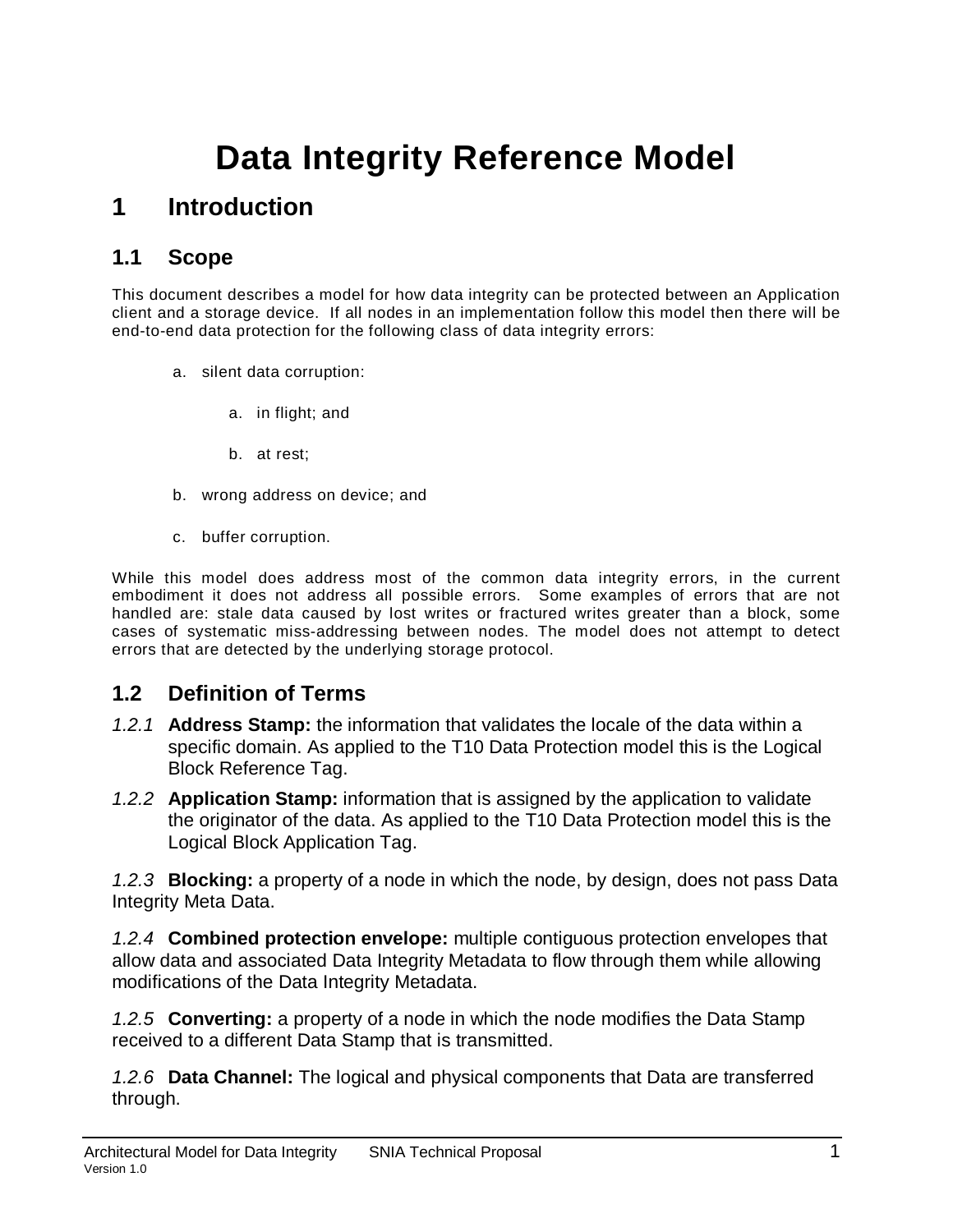*1.2.7* **Data Consumer:** a component that is the final destination for data (e.g., application or storage device).

*1.2.8* **Data Integrity Metadata:** consists of Data Stamp, Application Stamp, and Address Stamp.

*1.2.9* **Data Producer:** a component that is the initial source of data (e.g., application or storage device)

*1.2.10* **Data Stamp:** the information (e.g., checksum, CRC, or hash code) that validates the data within the protection envelope. As applied to the T10 Data Protection model this is the Logical Block Guard.

*1.2.11* **Error Handling Domain:** a portion of a Protection Envelope that includes an Error Handling node, a Verifying node, and a Generating node. The Error Handling Domain is instantiated by an Error Handling node when it originates a protected I/O request and is deinstantiated upon return of completion status to the Error Handling node. See [8.2.](#page-23-1)

*1.2.12* **Error Handling:** a property of a node in which the node receives error notification from a Verifying node and processes data integrity errors.

*1.2.13* **Generating:** a property of a node in which the node generates Data Integrity Metadata.

*1.2.14* **Initiating:** a property of a node in which the node requests a protected transfer.

*1.2.15* **node:** a component of a data integrity environment.

*1.2.16* **Passing:** a property of a node in which the node passes data and Data Integrity Metadata un-modified.

*1.2.17* **Protection Envelope:** all of the components that allow data and associated Data Integrity Metadata to flow through them without any modification of the Data Stamp & Application Stamp.

*1.2.18* **Protection Information Channel:** The logical and physical components that Data Integrity Metadata are transferred through.

*1.2.19* **Receiving:** a property of a node in which the node receives data and Data Integrity Metadata and is the termination of the Combined protection envelope.

*1.2.20* **Translating:** a property of a node in which the node modifies the Address Stamp in the Data Integrity Metadata received to a different Stamp in the Data Integrity Metadata that is transmitted.

*1.2.21* **Verifying:** a property of a node in which the node verifies the Data Integrity Metadata that is associated with the data and passes errors to the Error Handling node of the Error Handling Domain.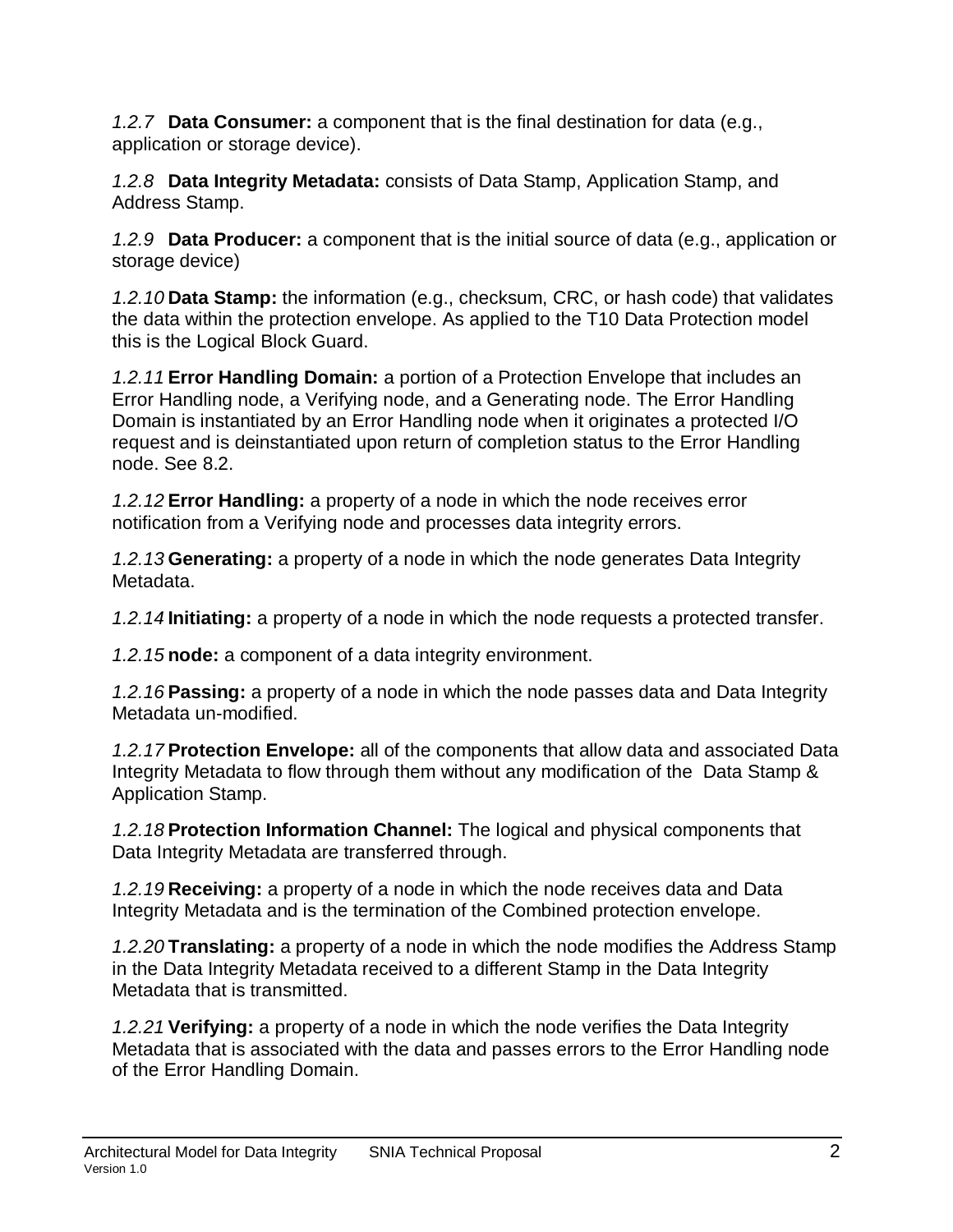#### **1.3 INCITS T10 Protection Information Model**

<span id="page-8-0"></span>The T10 Protection Information Model is an optional set of features in the SCSI Block Commands protocol (SBC) that provide 8 bytes of extra storage per protection information interval. The 8 bytes are arranged into a 16-bit CRC called the guard tag (Data Stamp), a 16-bit application tag (Application Stamp) and 32 bit reference tag (Address Stamp). The format of the guard tag and the reference tag are defined in SBC, allowing initiators and targets to verify that data integrity has been preserved.

### **1.4 Data Integrity Extensions (DIX)**

<span id="page-8-1"></span>The T10 Protection Information Model only concerns itself with communication between a SCSI initiator and a target. The Data Integrity Extensions define a mechanism that allows an operating system to exchange Data Integrity Metadata with a SCSI initiator, thus enabling end-to-end data integrity protection.

Note that DIX is a specific implementation and may not map into this model. See <http://oss.oracle.com/projects/data-integrity/dist/documentation/dix.pdf> for more information on DIX.

## **2 Model Description**

#### <span id="page-8-4"></span><span id="page-8-2"></span>**2.1 Overview**

<span id="page-8-3"></span>The purpose of the data integrity model is to define a set of mechanisms which ensure preservation of the data integrity of an I/O request as it is transferred from the application to the physical storage and vice versa.

The I/O stack consists of an arbitrary number of connected nodes: User applications, system libraries, filesystems, logical volume managers, host adapters, storage network switches, storage arrays and disk drives are examples of nodes.

Data integrity is protected by attaching additional information to each I/O request. This extra information, known as Data Integrity Metadata, consists of a set of parameters that can be used to verify that the data buffer and the control path are in agreement and that the integrity of the data buffer has been preserved. There may be a handoff of the Data Integrity Metadata between protection envelopes, because it may not be feasible for the content of the Data Integrity Metadata to be identical between connected nodes.

A handoff is the process that occurs with the Data, Address, and Data Integrity Meta Data of an I/O transaction in a node that is both a Receiving node and a Generating node (i.e., Converting node or Translating node).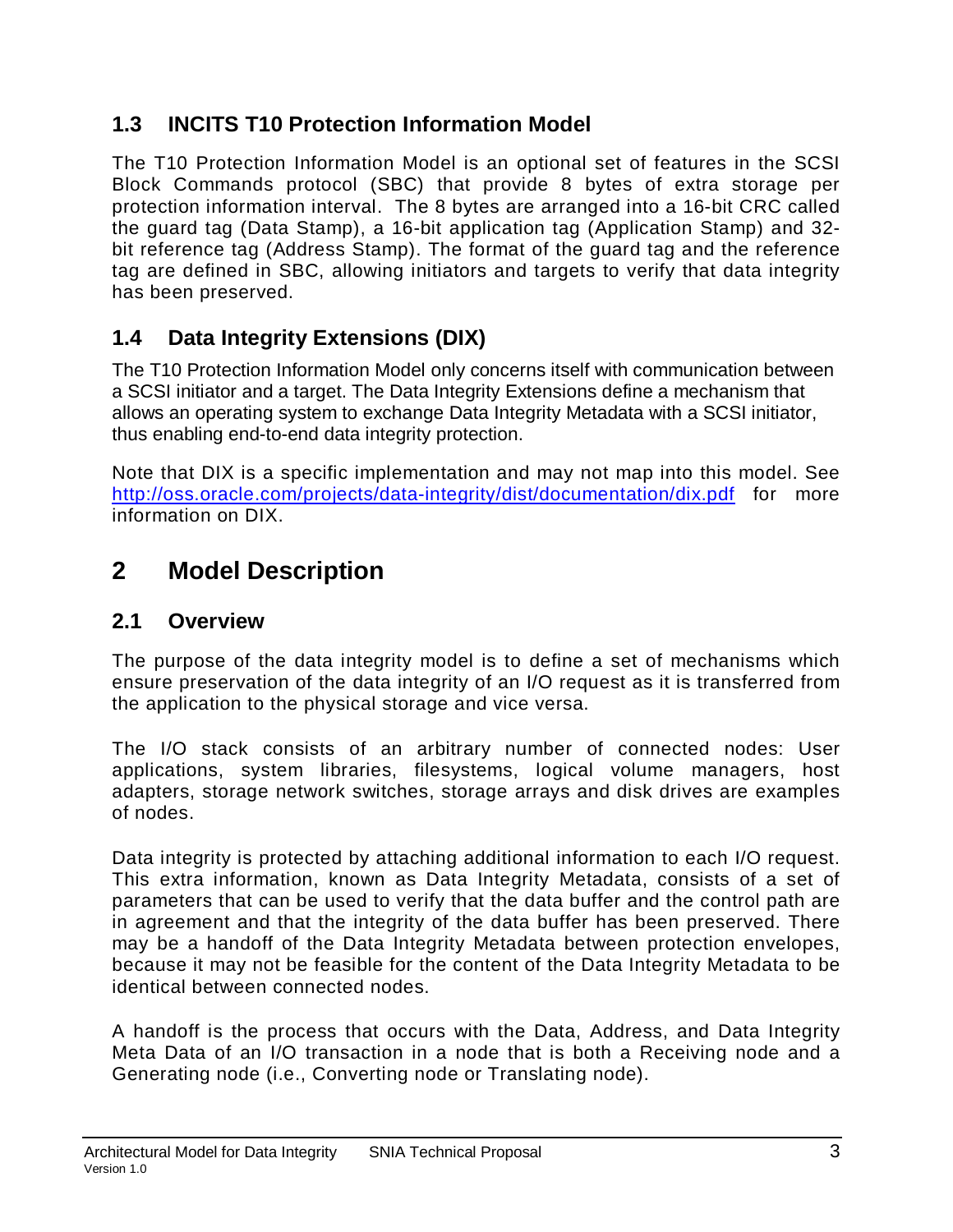A protected handoff is a handoff where Data Integrity Meta Data that is to be transmitted is generated before the validation of the received Data Integrity Meta Data in such a way that any intervening data corruption is detected.

An unprotected handoff is a handoff where it is possible that neither of the protection envelopes detects an error introduced during the handoff (e.g., the data is outside the protection envelope during the handoff).

A combined protection envelope is two or more adjoining protection envelopes where a protected handoff is performed by the nodes in each pair of adjoining envelopes.

The full path of an I/O request between the application and the storage may be protected by 1 or more protection envelopes. These protection envelopes may provide 0 or more combined protection envelopes. If this path consists of exactly 1 protection envelope or exactly 1 combined protection envelope with all nodes in the I/O stack included, then data integrity is protected over the full path.

Each node in the I/O stack can have one or more data integrity properties. The properties are specific to a particular I/O request and a node can have a different set of properties for other I/O requests. The properties that a node may have are:

- a) Blocking;
- b) Converting;
- c) Error Handling;
- d) Generating;
- e) Initiating;
- f) Passing;
- g) Receiving;
- h) Translating; and
- i) Verifying.

The following examples use Data Integrity Extensions and INCITS T10 Protection Information; however, other protection information models may be used for any of the protection envelopes.

[Figure 1](#page-10-0) shows the different nodes in an example system and the properties of those nodes when only the INCITS T10 Protection Information Model is implemented.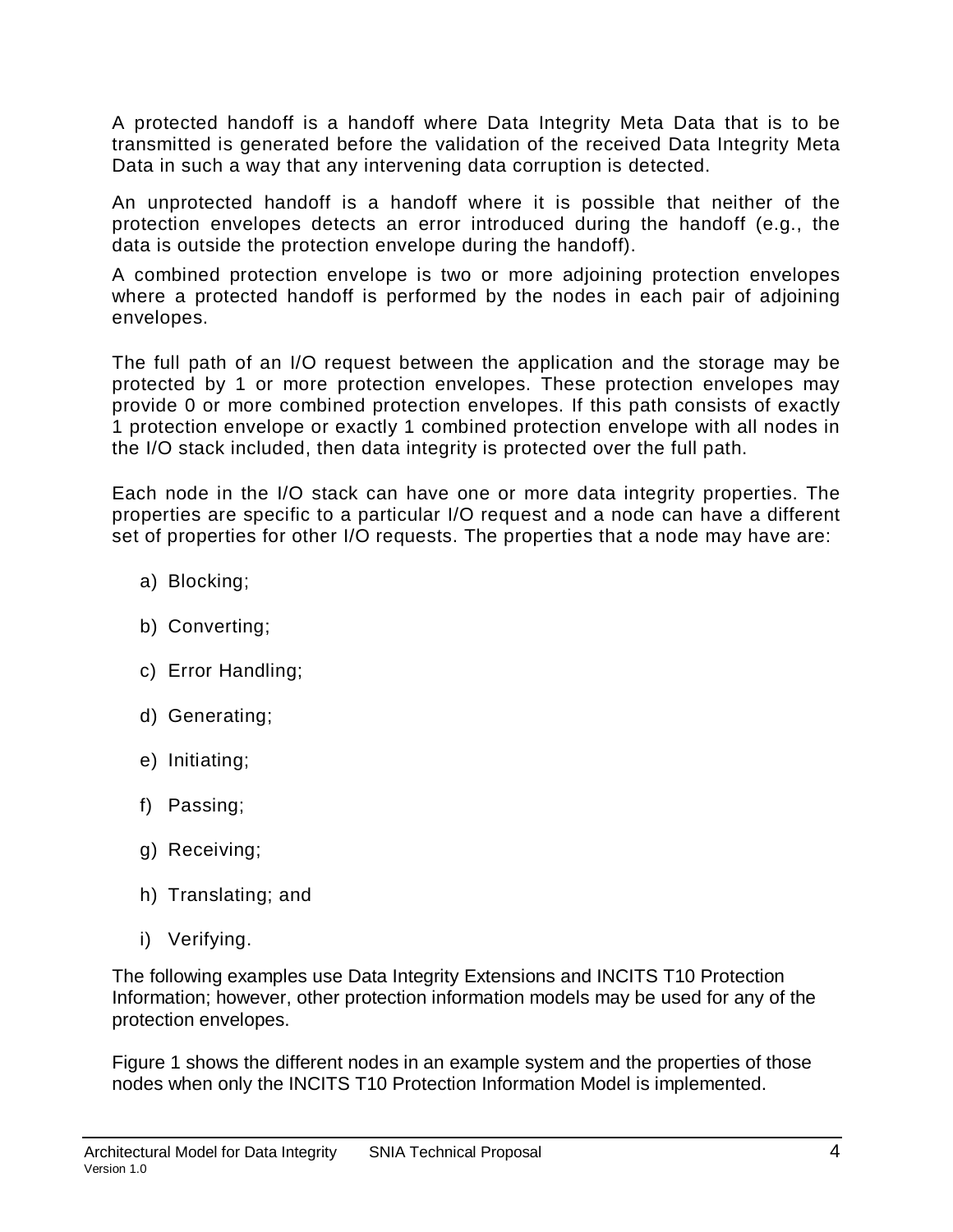

**Figure 1 INCITS T10 Protection Information Model**

<span id="page-10-0"></span>[Figure 2](#page-10-1) shows the different nodes in an example system and the properties of those nodes when only the Data Integrity Extensions are implemented.



**Figure 2 Data Integrity Extensions**

<span id="page-10-1"></span>[Figure 3](#page-11-2) shows the different nodes in an example system and the properties of those nodes when the Data Integrity Extensions are implemented in the server and the INCITS T10 Protection Information Model is implemented internally in the disk array.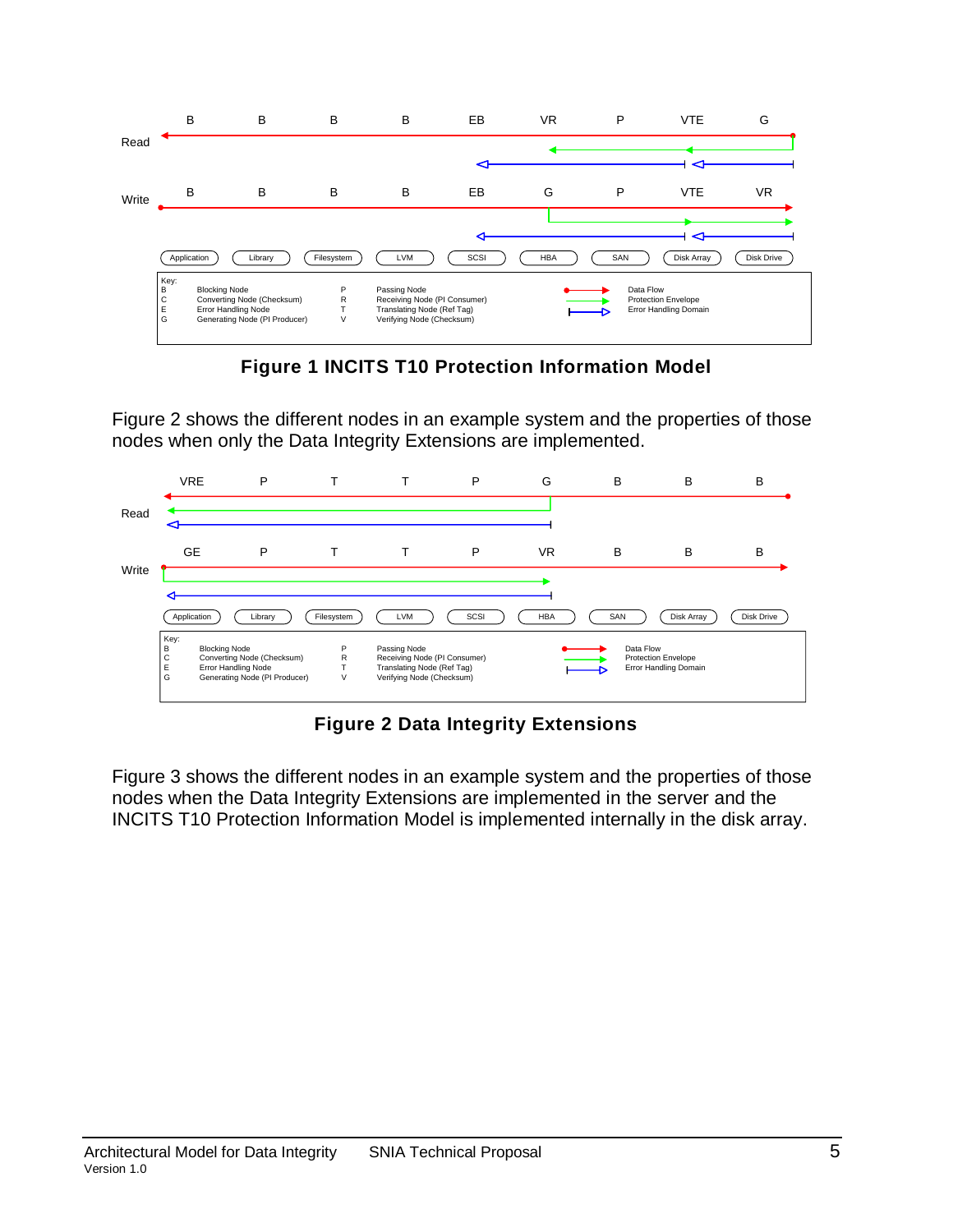

<span id="page-11-2"></span>**Figure 3 Data Integrity Extensions with T10 Protection Information inside array**

[Figure](#page-11-3) 4 shows the different nodes in an example system and the properties of those nodes when the Data Integrity Extensions are implemented in the server and the INCITS T10 Protection Information Model is implemented between the HBA and the disk array and the INCITS T10 Protection information is passed to the disk drive by the disk array controller. This provides protection from the application to the physical media where the data is stored.



**Figure 4 Full protection**

## <span id="page-11-3"></span>**3 Use Cases**

#### <span id="page-11-0"></span>**3.1 Overview**

<span id="page-11-1"></span>Multi-core processors and virtualization are leading to many big benefits within the industry. This also is driving software to become more complex in dealing with multiple contexts, distributed work, and multi-tenant capabilities. With these new complexities comes a greater potential for silent data corruption (SDC) within these systems. This added flexibility makes it virtually impossible to verify the many configuration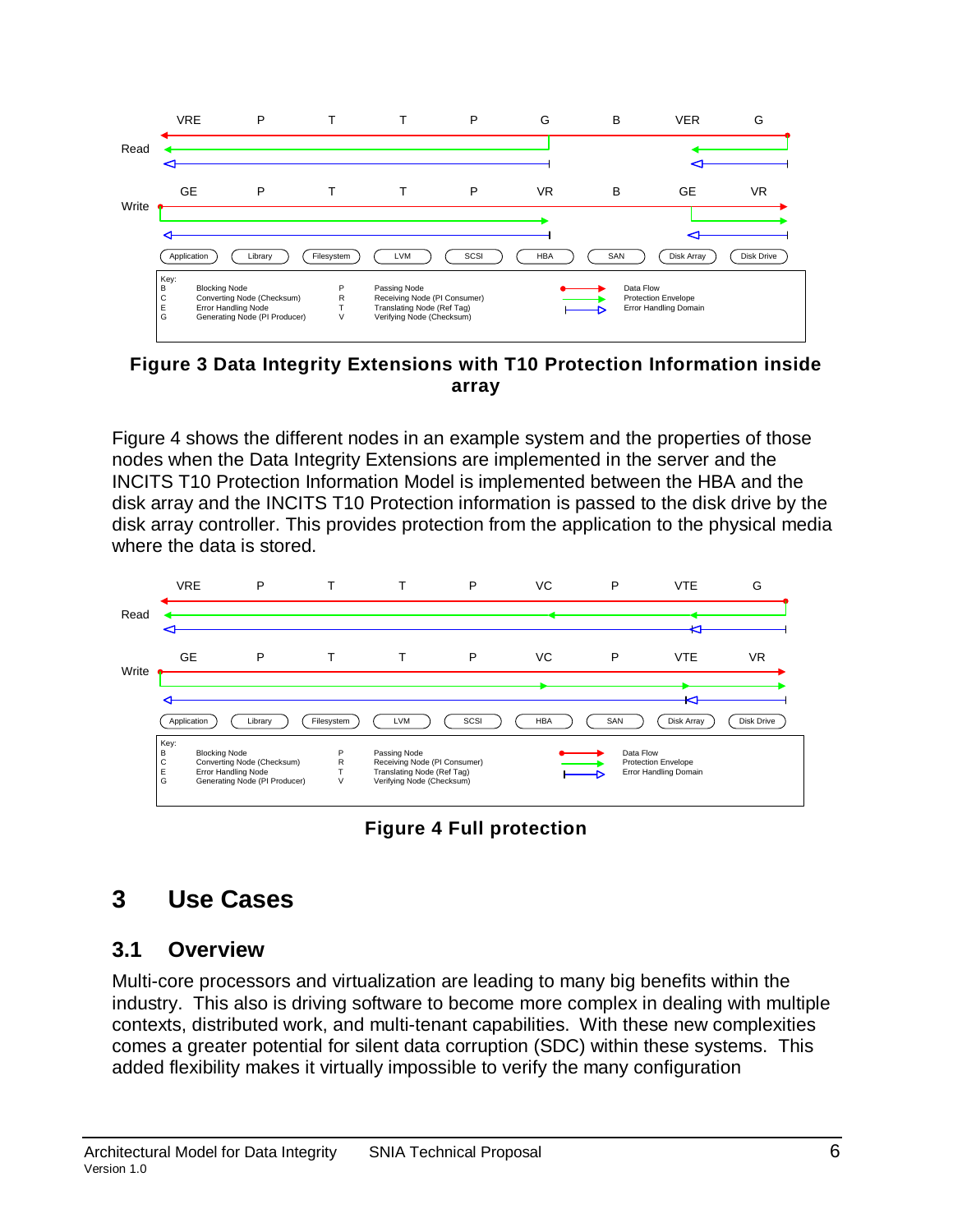permutations possible, leaving a potential for SDC. This model is being developed to provide mechanisms to eliminate sources of SDC.

## **3.2 Description of Data Integrity Errors**

#### *3.2.1 Overview*

<span id="page-12-0"></span>There are three attributes associated with Data Integrity errors. These are:

- a) Time;
- b) Type; and
- c) Location.

#### *3.2.2 When does data corruption occur*

There are a number of times that data corruption can occur. Each of these times is associated with a reference (e.g.,  $T_{\text{write}}$ ) for the purpose of categorizing error scenarios. These times include:

- a) Latent sector errors (i.e., Application is not able to read once valid data I/O returns an error), which are not addressed by the SNIA Data Integrity Architectural Model;
- b) Silent data corruption (i.e., Data read by application is not what was last written), which is addressed by the SNIA Data Integrity Architectural model include:
	- a. Corruption that occurs when an application writes data to storage  $(T_{\text{write}})$ ;
	- b. Corruption that occurs when an application reads data from storage  $(T_{read})$ ; and
	- c. Corruption that occurs while data is at rest  $(T_{rest})$ .

#### *3.2.3 Types of data integrity errors*

There are a number of types of data integrity errors. Each of these errors is associated with a reference (e.g., CE) for the purpose of categorizing error scenarios. The types of data integrity errors include: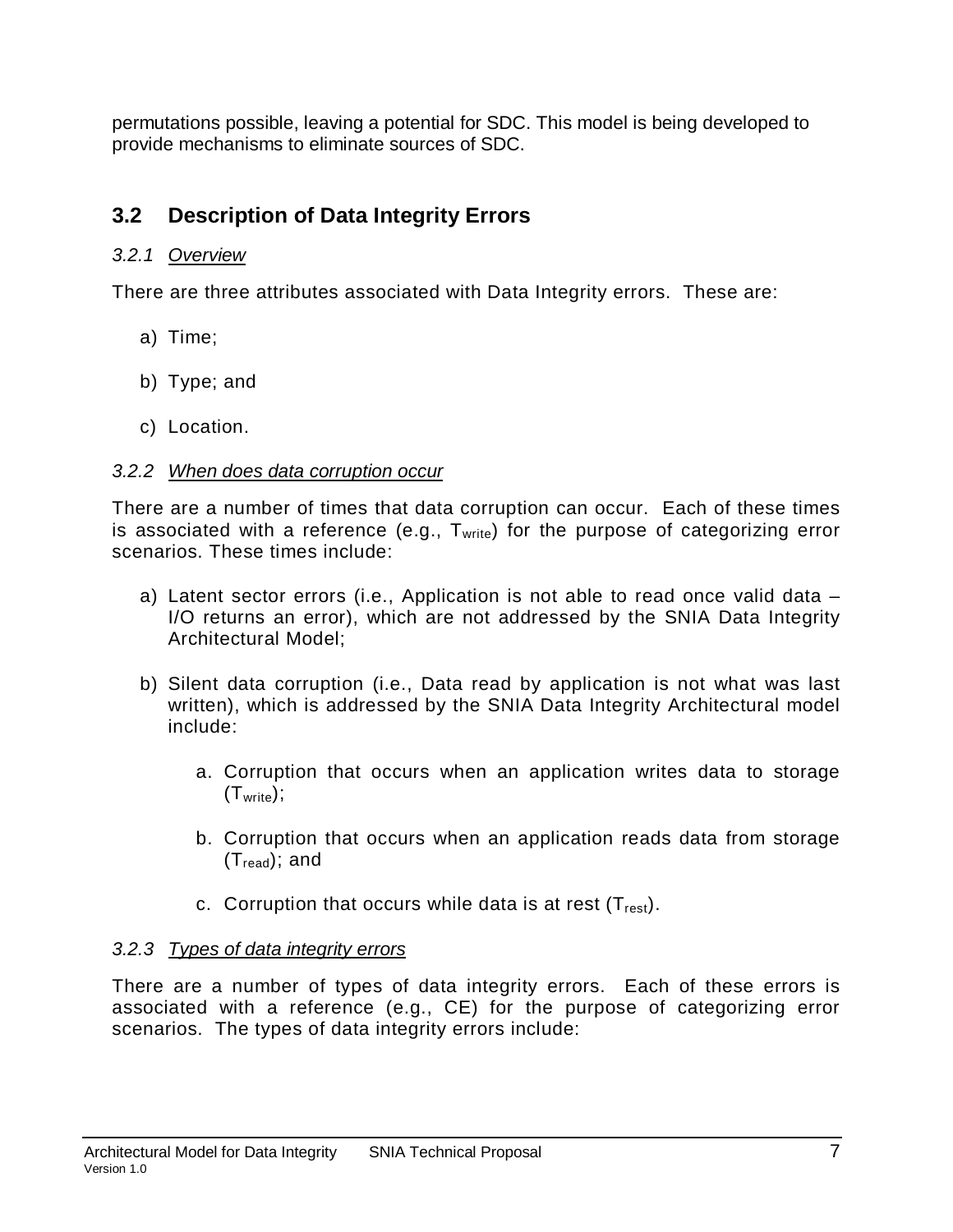- a) Misplacement Error (ME<sub>(a,d)</sub>) data is stored or retrieved from the wrong location or device. There are two variations; wrong address and wrong device;
- b) Content Error (CE) data content is changed during a read or write;
- c) Lost Operation (LO) data write operation was acknowledged written but was not really written; and
- d) Mis-ordered Operation (MO).

#### *3.2.4 Location of Data Integrity Errors*

There are a number of locations where data integrity errors can originate. Each of these locations is associated with a reference (e.g.,  $L_{app}$ ) for the purpose of categorizing error scenarios. The locations include:

- **a. Application layer (Lapp);**
- **b. Operating System (Los);**
- **c. Host Hardware (Lhost);**
- **d. I/O Controller (or any storage interface) (Lioc);**
- **e. Storage Fabric (Lfabric);**
- **f. Storage Array (Larray); and**
- **g.** Hard Disk Drive (L<sub>disk</sub>).

#### **3.3 Causes of Data Integrity errors addressed by this model (real world causes)**

#### <span id="page-13-1"></span><span id="page-13-0"></span>*3.3.1 Operating System memory mapping failure leading to wrong data going to an LBA*

E{ T**write**, ME**a**, Los}

Modern operating systems depend on a memory management unit (MMU) in the host processor for segmenting system memory into user memory. The MMU translates virtual memory references made by user applications to system memory references. When an application performs a write I/O operation, it prepares a buffer in user space (virtual) that an I/O controller ultimately accesses for carrying out the write I/O operation. I/O controllers do not generally have access to the processor's MMU and they either implement their own MMU, or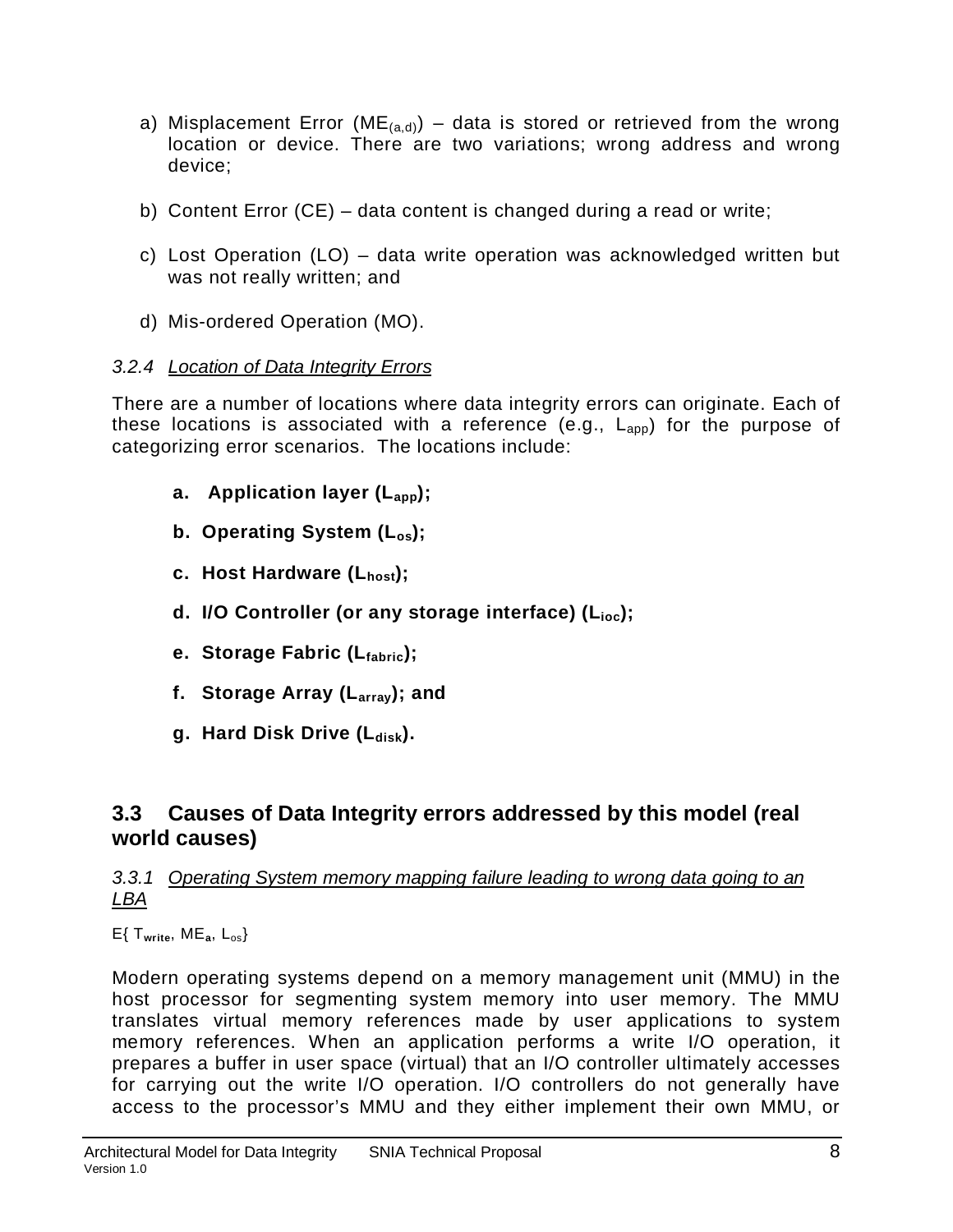depend on the operating system kernel for translating virtual (user) addressable I/O buffers to system addressable addresses. The code implementing these translations is a potential source of bugs and there are many documented cases of operating system bugs pertaining to translation errors leading to the wrong buffer being written to a device.

This type of error will be detected by a mis-match of the Data Stamp.

#### *3.3.2 Operating System memory mapping failure leading to wrong data presented to an application while reading a LUN.*

#### $E\{$  T<sub>read</sub>, ME<sub>d</sub>,  $L_{os}$ }

An operating system memory mapping failure leading to a wrong block being presented to an application is similar to the failure described in [3.3.1](#page-13-1) with the difference being that the memory mapping failure occurs during a read operation rather than a write operation. In the path between I/O controller and virtual (user) memory, a translation bug, as described in 3.3.1 can cause the wrong block of memory to be presented to an application during a read operation.

This error will be detected by a mis-match of the Data Stamp.

#### *3.3.3 Misplacement of valid data*

#### $E\{T^*, ME_d, L^*\}$

Errors in hardware and logic can lead to I/O buffers being delivered to unintended locations. These errors can lead to good data being overwritten, or invalid data being presented as good data. Areas where this may happen include:

- a. I/O controller memory;
- b. Server Memory addressing;
- c. Spindle misplacement; and
- d. Storage controller firmware errors.

This error will be detected by a mis-match of the:

- a) Data Stamp if this error is at a granularity below the block level; or
- b) Address Stamp.

#### *3.3.4 Host hardware failures*

E{ T**\***, CE, L**host**}

Errors in hardware and logic can lead to incorrect data being delivered. These errors can lead to invalid data being presented as good data. Causes of this include: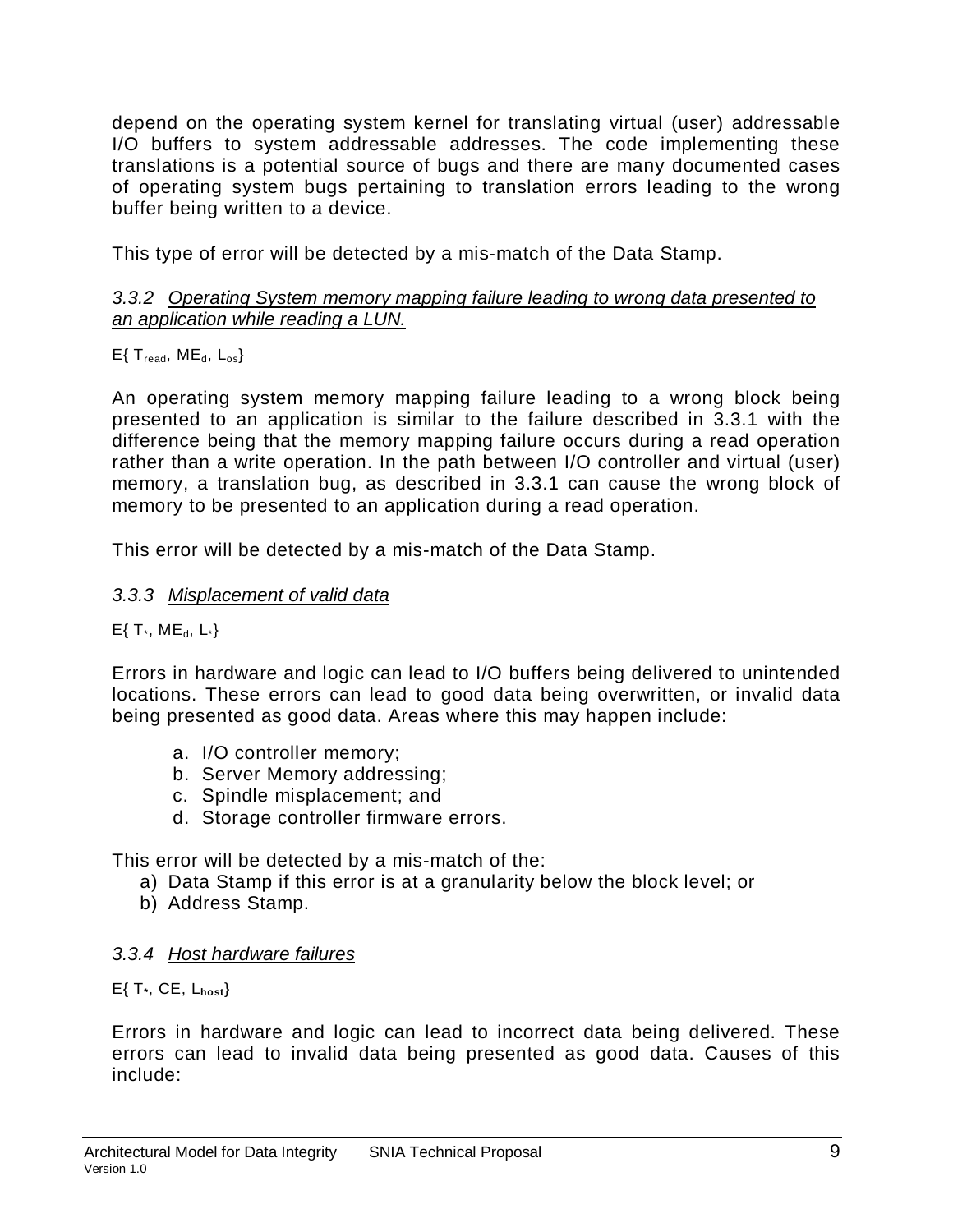- a. I/O controller memory failures; and
- b. Cache coherency failures.

This error will be detected by a mis-match of the Data Stamp.

#### **3.4 Causes of Data Integrity errors not covered by this model**

#### *3.4.1 Lost write caused by storage array*

#### <span id="page-15-0"></span>E{ T**write**, LO, L**array**}

Storage arrays commonly use a cache memory for buffering I/O operations between internal storage devices and the array's I/O controllers, providing connections to external hosts. Array caches are also used for improving array performance by keeping frequently accessed data in memory. Data residing in an array's cache usually also resides on the array's storage devices. This means that data blocks, may exist in multiple places inside of an array. When there are multiple copies of a block in the array, the array firmware must keep track of which version of a data block is current. For example, just after receiving a block write operation from a host, the copy of the block in the cache may be current, while the version on the storage device(s) is out of date. One way in which a lost write is manifested is if a bug in the array firmware loses track of which version of a data block is current and inadvertently returns an older version of a block on a subsequent read operation. Another way in which a lost write is manifested is a failure of a volatile write cache.

#### *3.4.2 Storage array mapping algorithm failure*

#### E{ T**\***, CE, L**array**}

Storage arrays may provide a mapping mechanism between the LBA provided to a LBA on the physical medium. If this mapping mechanism fails, then data may be written to a physical device with the correct Address Stamp for that physical device; or data may be read from the wrong address on the physical device and the Address Stamp presented to the upper layer will reflect the address that was requested even though the wrong data is presented.

Storage arrays may provide a mapping mechanism between the Application Stamp provided and an Application Stamp on the physical medium, causing similar undetectable translation errors to occur.

#### *3.4.3 Operating System bug over-writing wrong LUN on system crash*

#### $E\{T_{write}, ME_d, L_{os}\}$

Operating systems often reserve a storage device, or a portion of a storage device for storing the memory contents of an operating system after a crash. A LUN reserved for an application can be corrupted, if through an incorrect configuration the reserved device was not large enough for the contents of the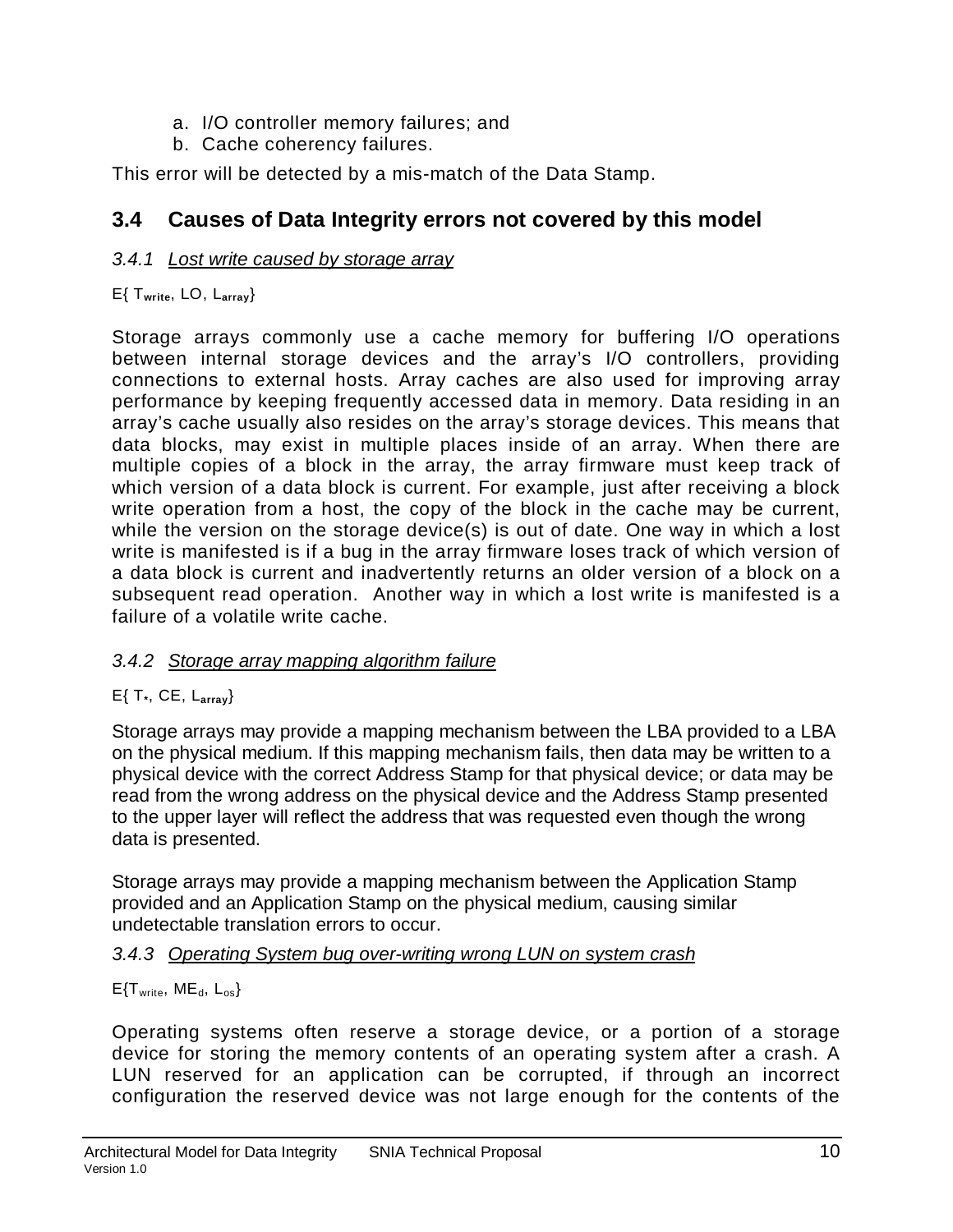operating system memory, and because of an operating system bug the memory dump operation can overwrite a normal application LUN.

#### *3.4.4 Administrative Error*

#### E{T**write**, ME**d**, L**app**}

A frequent cause for the loss of data integrity is through an administrative error. Many people in an I/T organization have operational privileges enabling them to execute destructive actions that can lead to a loss of data. The problem is exacerbated by the fact that I/T configurations are usually extremely complex, and the tools used by administrative users often provide little or no safeguards against accidentally corrupting data. Three common examples of administrative errors that lead to data loss include:

- 1. Double allocating a storage device that was previously allocated to another application to a new application;
- 2. Initializing the wrong storage device causing all data to be lost; and
- 3. Disabling an I/O path between a server and its storage devices.

## **4 Best Practices**

## <span id="page-16-0"></span>**4.1 Increasing Soft Error Rate (SER) within Servers**

<span id="page-16-1"></span>ASIC's and memories are rapidly increasing in density and speed. With the current trend, process geometries are shrinking. With this geometry shrink comes increased soft error rates. Where in the past, systems only needed to deal with memory bit flips, which is where error correction circuits (ECC) technology has been very helpful. With the smaller geometries, flip flops and combinational logic are also now adversely affected, and providing similar error correcting circuits can be complex and expensive.

When a particle strikes a sensitive region of an SRAM cell, the charge that accumulates could exceed the minimum charge that is needed to flip the value stored in the cell, resulting in a soft error. The smallest charge that results in a soft error is called the *critical charge* (Q<sub>crit</sub>) of the SRAM cell. Sources of these disruptions can come from cosmic rays or alpha particles.

Alpha particles have been problematic for memories for quite some time, and can come from internal process materials. Shielding, better materials and other techniques have helped to control this. Cosmic rays, on the other hand, cannot practically be controlled by the same techniques. Before the geometry shrinks, chips weren't as affected by cosmic rays, thus the techniques used to control alpha particles was sufficient. Now, for chips that are being developed in these geometries, an active awareness is needed and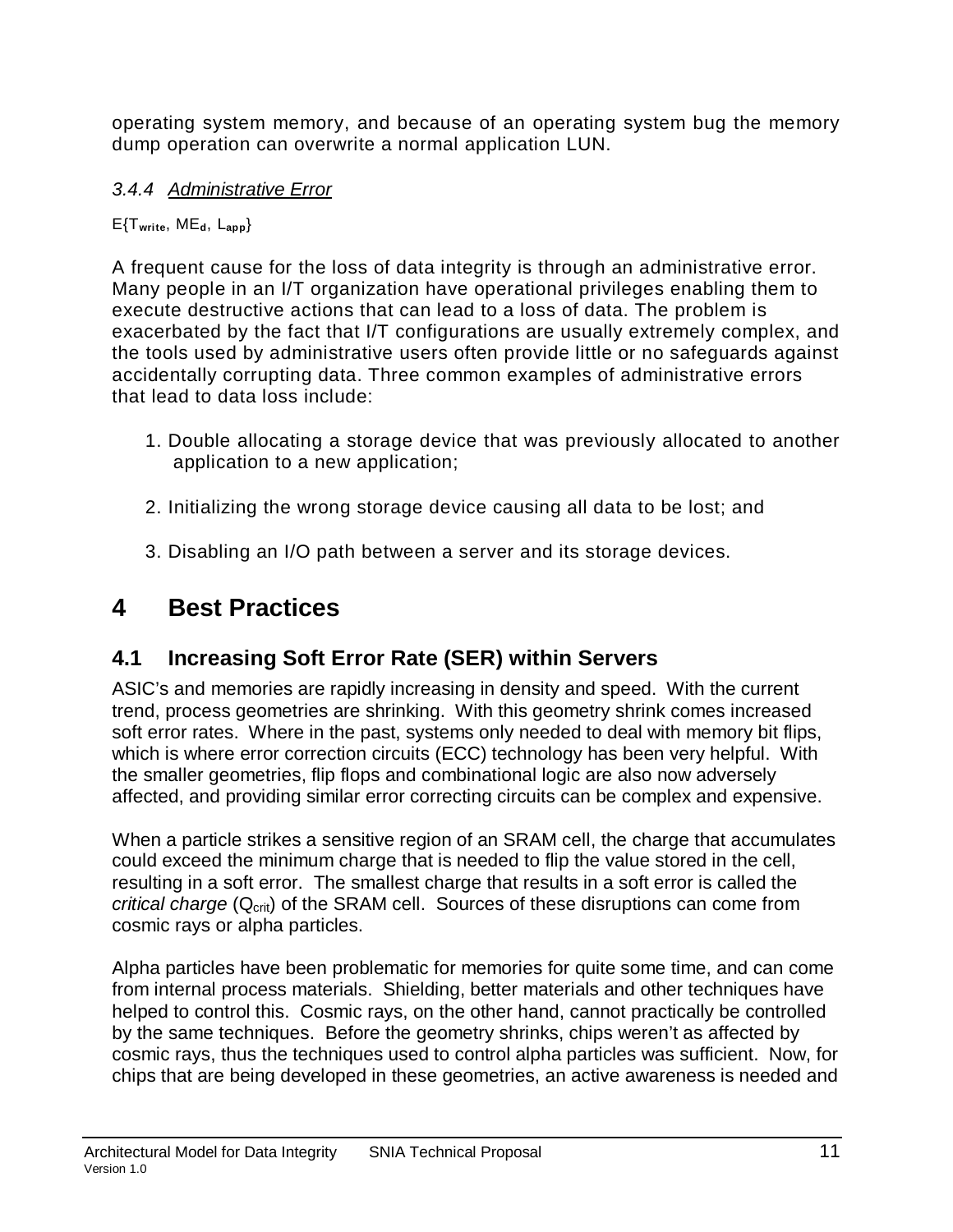extra measures taken to identify SER and control the potential for silent data corruption (SDC).

SER is calculated for each individual chip within a system, and is additive for all the chips within the system. The potential for SDC within a server then increases with each additional device. A target goal approaching zero SER for SDC in a single device is what should be sought, and this Data Integrity model will help to achieve this goal.

### **4.2 Scatter-Gather List Separation**

<span id="page-17-0"></span>Operating systems traditionally work on buffers that are multiples of 512 bytes. Some of this is a result of the processor page size (which is usually 4KB) and filesystem block size. As a result it is difficult to support a non-exponent of 2 sector size required by the T10 Protection Information Model.

To overcome this, a different approach that involves separating the data and protection information buffers at the operating system level can be taken. The OS data path is unchanged and the accompanying T10 protection information is pinned to the I/O requests as separate buffers which are subsequently described by extra scatter-gather lists passed to the HBA.

When writing, the HBA will interleave the data and protection information buffers resulting in non-exponent of 2 (e.g., 520-byte) sectors being sent to the T10 target that supports protection information. When reading, the HBA will split the sectors into a data portion and a protection information portion that are transferred to different areas in host memory.

Separation of the data and protection information buffers enables end-to-end data integrity support without requiring intrusive changes to the operating system memory management subsystem and I/O stack.

## **4.3 Buffer Management**

<span id="page-17-1"></span>On UNIX systems it is common to have a buffer or a page cache that sits in front of a storage device, enhancing both read and write performance. For writes the cache is used to buffer requests for a number of seconds before they are sent to the disk. This artificial delay allows the filesystem space allocators to pick an optimal location for the data, and it allows the I/O scheduler to coalesce adjacent requests, reducing head seeks and command processing overhead. However, areas on disk that contain filesystem metadata are often written with a frequency higher than the buffer cache flush delay. It is even possible for the buffer to be updated by the filesystem at the same time it is being transferred via DMA by the host adapter. This practice has traditionally not been problematic because the buffer in memory is marked dirty during the update, and as a result a new write is issued immediately, overwriting the portion on disk that was changed while in flight. Once data integrity is enabled, however, changing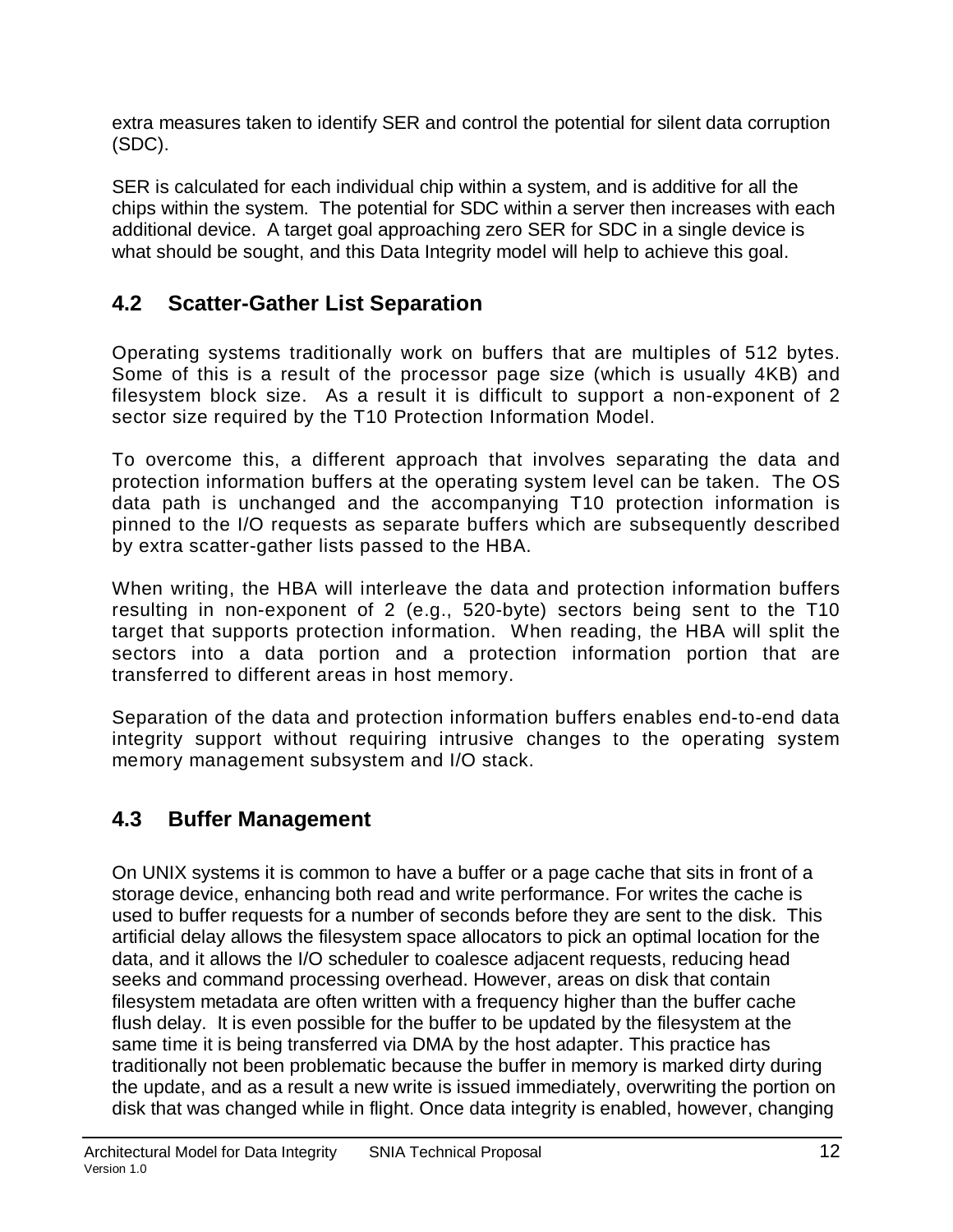a page in flight will cause the data stamp check to fail and the I/O to be aborted. Other operating systems may have similar issues. This is also a problem in existing deployments when the iSCSI digest checksum is enabled.

The solution is to ensure that the operating system never modifies a buffer that has been issued for I/O.

A similar problem exists for applications that use the direct I/O facility. Direct I/O allows the application to bypass the buffer cache and write straight to disk without intermediate buffering. In this case it is up to the application to ensure that the buffer is not modified until I/O completion is received.

## **4.4 Cache Management**

<span id="page-18-0"></span>For storage devices that contain volatile cache a cache failure may result in a lost write. To maximize the effectiveness of the Error Handling Domain it is recommended that volatile caches be disabled for protected write requests.

## **5 Protection Information Channel**

<span id="page-18-1"></span>As defined, a Protection Envelope contains data and Data Integrity Metadata. In the INCITS T10 Protection Information model, the Data Integrity Metadata is an eight byte field that is added to a protection information interval on a storage device. In the T10 model, storage device blocks increase in size with the addition of the Data Integrity Metadata. In the T10 Protection Information model both Data Integrity Metadata and actual data move through any communication path as a single unit.

One can consider that two logical paths exist, one for data and the other for Data Integrity Metadata. The data path is called the Data Channel and the Data Integrity Metadata path is called the Protection Information Channel.

### **5.1 Movement of Protection Information**

<span id="page-18-2"></span>An important purpose of this specification is to facilitate extending the Protection Envelope from the host-storage interface to the application endpoint. Without extending the protection envelope, the Protection Information Channel terminates at the hoststorage interface and only the Data Channel continues to the application. Consequently, a key element of this architecture describes how the Protection Information Channel may be extended to the application endpoint.

Because of the nature of the SCSI specification, co-locating the Data Channel with the Protection Information Channel on the same physical and logical path is a reasonable approach. However, because of several factors associated with current practices and implementations, co-locating the Data Channel and Protection Information Channel may not always be practical (e.g., operating system layers, virtualization layers, and non-SCSI storage devices). These reasons are largely related with the fact that co-location of the two channels would lead to significant software structuring disruption and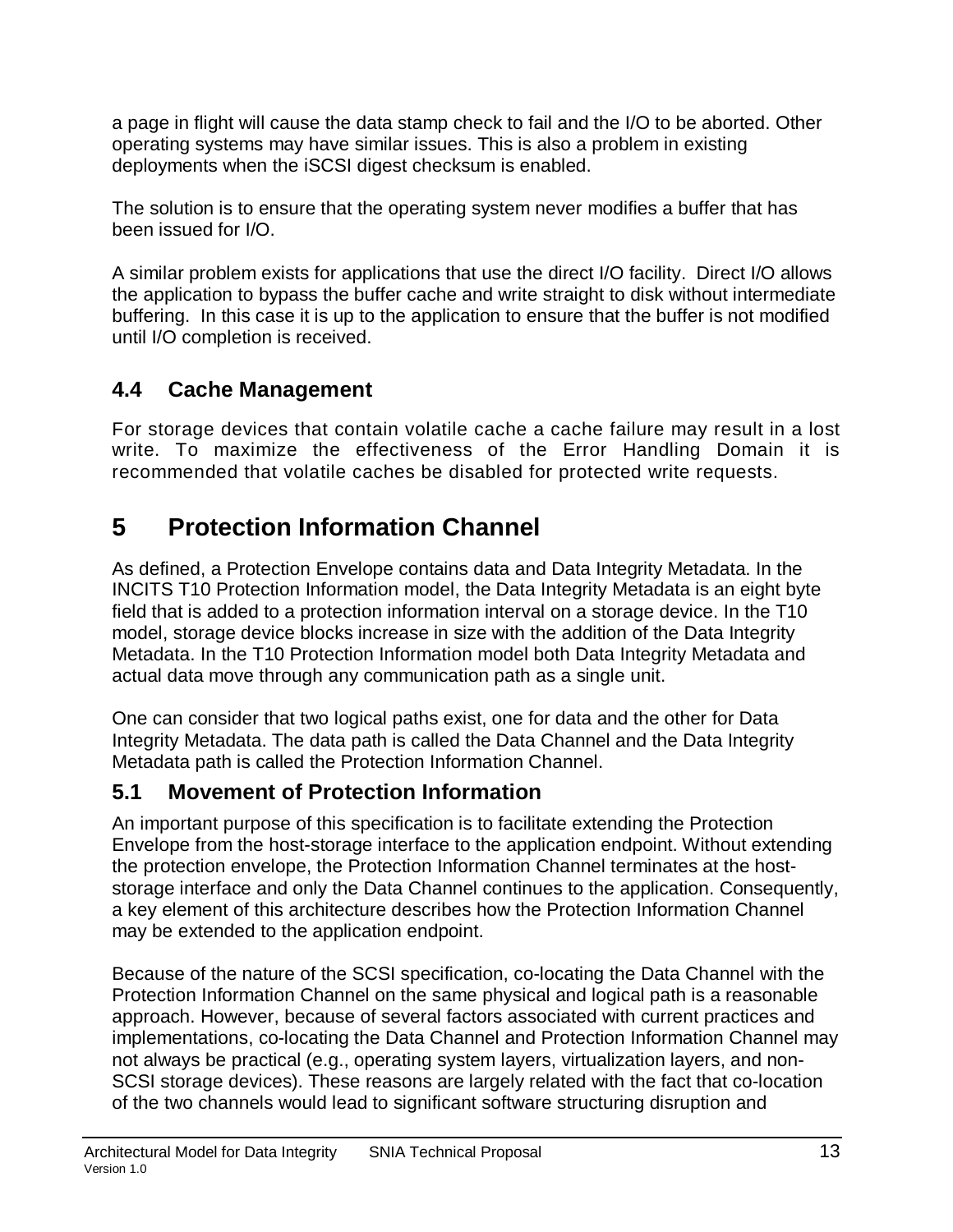operational inefficiencies. Consequently, it is considered a "best practice" that implementation of the Protection Information Channel be separated from the Data Channel inside the operating system and application.

Separation of the channels means that for data moving from a storage device towards an application, the host-storage interface will transfer Data Integrity Metadata into a separate buffer that moves in parallel with the data buffer towards the application.

For data moving from an application towards a storage device, at the point of origination for the Data Integrity Metadata, the Protection Information Channel is created. This means that the Data Integrity Metadata is created and stored in a buffer that moves in parallel towards the host-storage interface. From the host-storage interface to the storage device, the Data Channel and Protection Information Channel are co-located. A common point where separation and aggregation of the Data Channel and Protection Information Channel will occur is in the host-storage interface device driver inside the operating system. It is conceivable that the host-storage interface may have special hardware to make separation and aggregation efficient.

At the point of separation and aggregation of the Data Channel with the Protection Information Channel, there may be a translation of the Data Integrity Metadata. A common example is to use a checksum algorithm in the operating system and application layer that is more efficient for that environment. The Data Integrity Metadata is potentially translated at other places in the path (e.g., at the Logical volume manager, or the host-storage interface).

## **6 Data Integrity Metadata**

#### <span id="page-19-0"></span>**6.1 Overview**

<span id="page-19-1"></span>The Data Integrity Metadata consists of one or more stamps (e.g., Data Stamp, and Address Stamp) that each protect one or more properties of a portion of the Data Buffer. In the T10 Protection Information Model there are three stamps associated with each Logical Block transferred to and from the storage device. However, the Data Integrity Model allows great flexibility in terms of the stamps that can be exchanged, as long as adjacent nodes in the I/O path know how to convert from one convention to another. The current version of this architectural model focuses on the stamps provided by the T10 Protection Information Model.

#### **6.2 Components**

#### *6.2.1 Address Stamp*

<span id="page-19-2"></span>The Address Stamp (e.g., Logical Block Reference Tag in T10) contains a value that allows nodes in the I/O path to verify that information is sent/received to/from the right location (e.g., Logical Block Address or virtual address space).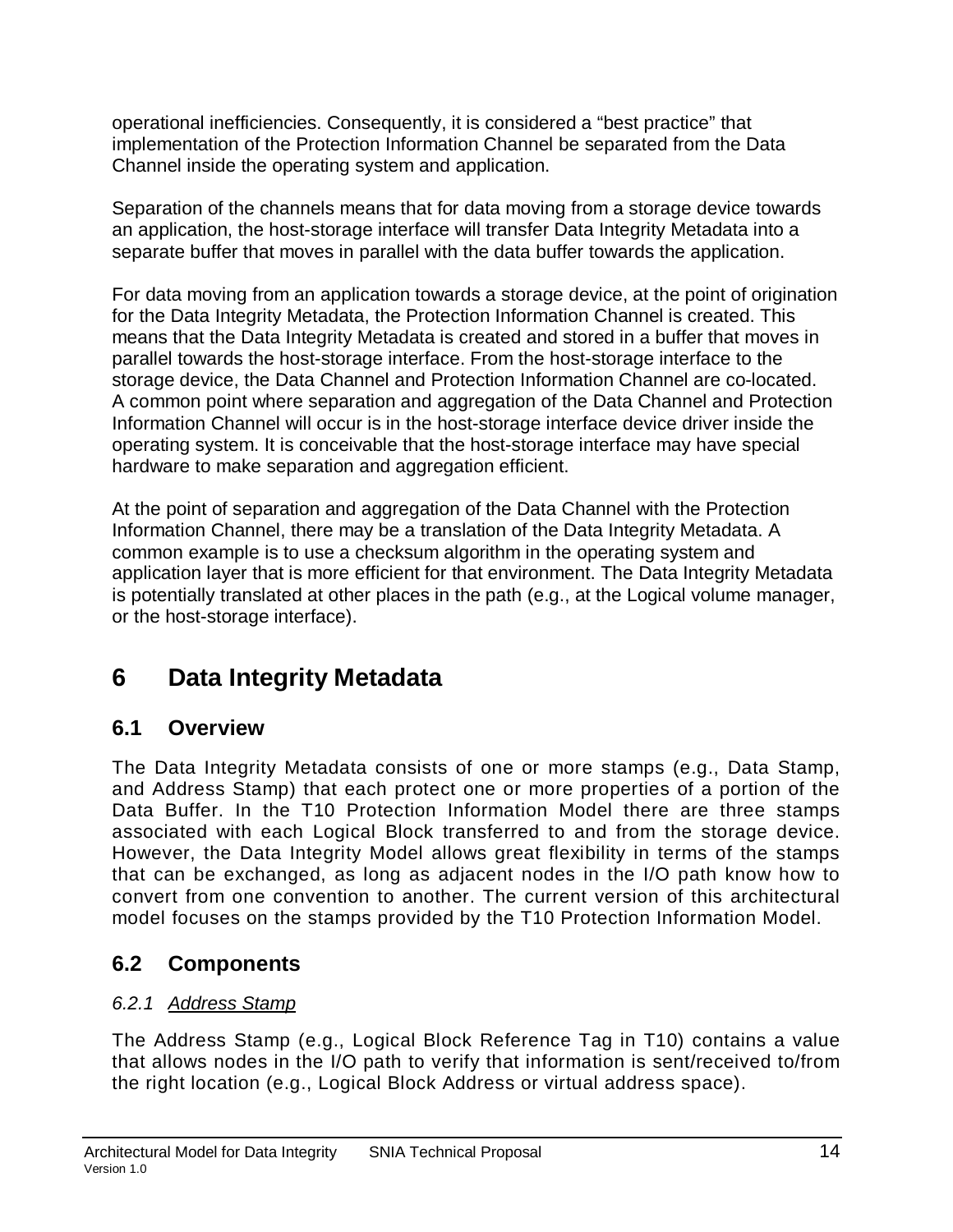The T10 Protection Information Model defines 3 types of Protection Information. With Type 1 the Reference Tag contains the lowest 32 bits of the target Logical Block Address. Type 2 Protection Information, however, uses the Reference Tag as an incrementing counter for the logical sequence with the initial value passed in the command (i.e., consequently, the locality property of the Address Stamp is not used to its full extent).

The meaning of the Address Stamp changes as a request traverses the I/O path. At the application or filesystem level it is likely to correspond to a linear sequential view of the file being read or written. As the request gets closer to the hardware level the tag may be translated to take on a value that has extra meaning in relation to the subsystems involved or the hardware. For instance a partitioned disk or a Logical Volume Manager may want to translate the Address Stamp to a number that corresponds to the target LBA on the underlying storage.

#### *6.2.2 Data Stamp*

The Data Stamp consists of a checksum, Cyclic Redundancy Check, or similar and is used to guarantee the integrity of a portion of the Data Buffer (e.g., the Logical Block Guard in the T10 Protection Information Model).

The Data Stamp can be converted from one format to another by a node. Such a conversion should be done as a protected handoff (See [2.1\)](#page-8-4).

The Data Stamp may be changed from one format to another for a variety of reasons. Some choices of checksum may provide better protection against multibit error but may be prohibitively CPU-intensive to calculate. In such cases it may be advantageous to use a weaker checksum to protect part of the I/O path.

For instance the T10 Protection Information Model uses a 16-bit CRC that is expensive to calculate without dedicated hardware support. In that case two capable nodes can instead decide to use a lightweight checksum such as the one used in the Internet Protocol or a CRC that can be calculated in hardware.

#### *6.2.3 Application Stamp*

The purpose of the Application Stamp is to prevent overwriting blocks claimed by another application, filesystem, or volume manager. The Receiving node will reject any portions of a request that contain an incorrect Application Stamp. In the T10 Protection Information Model the Application Stamp corresponds to the Application Tag.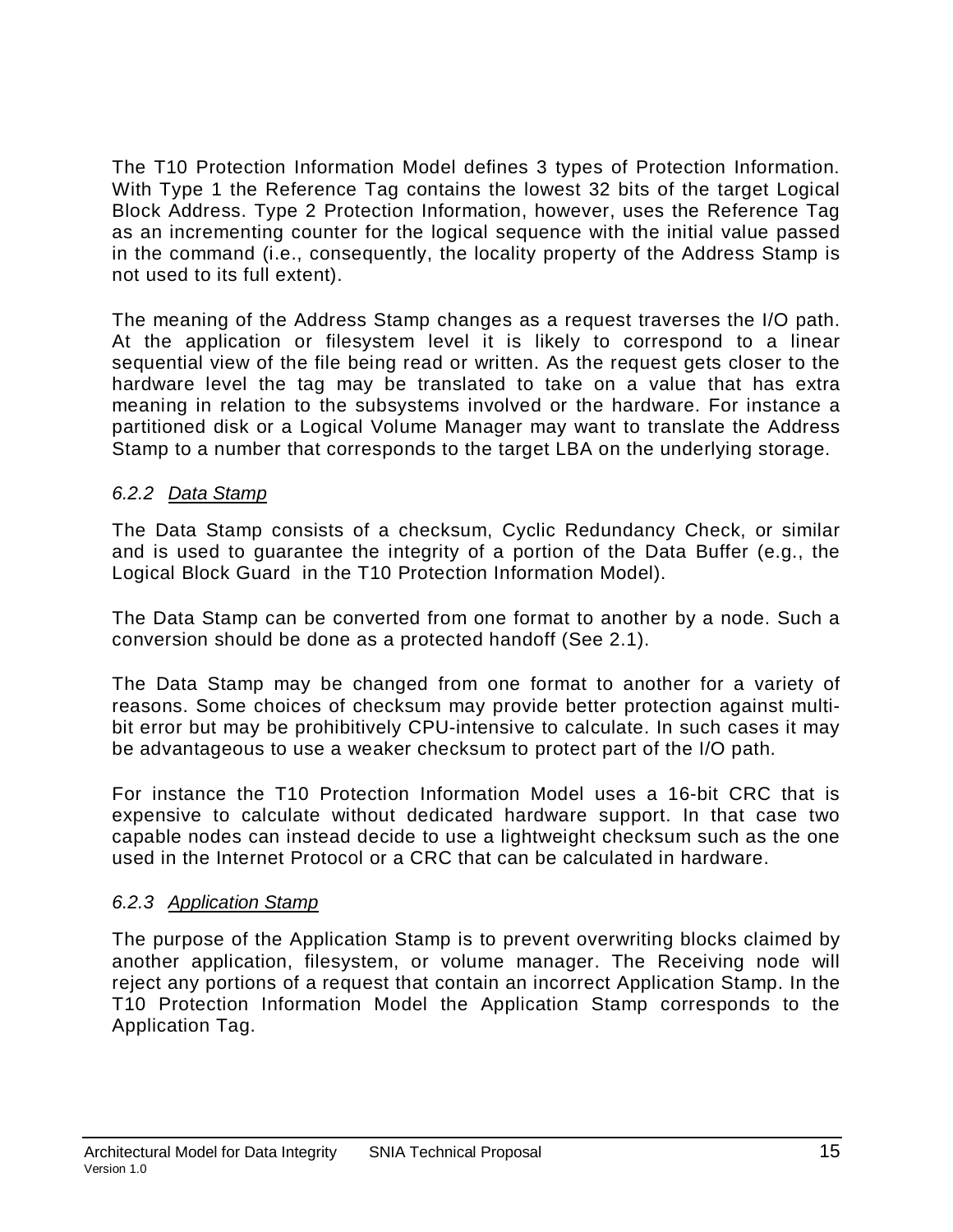T10 SBC-3 provides an Application Tag Mode Page that defines expected Application Tags for ranges of logical blocks on the device. T10 SPC-4 provides an Application Tag Mode Page Enabled bit (ATMPE) to indicate that the Application Tag Mode Page is valid, and a Reject Write Without Protection bit (RWWP) to prevent writing data without protection information.

In order for a write request to succeed the Application Tag for each block in the received Data Integrity Metadata must match the predefined Application Tag for the target LBA. A write request that does not include the correct Application Tag will be rejected by the storage device. The LBA ranges and their matching Application Tags are set on behalf of the application or filesystem by the operating system via the Application Tag Mode Page. The ATMPE bit and the RWWP in the Control Mode Page shall both be set to one to indicate that the Application Tag shall be compared on all reads and writes

The Application Tag write prevention mechanism in T10 SBC-3 only protects write access to a device. It is possible for other initiators with access to the target device to clear the RWWP bit in the Control Mode Page, modify the Application Tag Mode Page, or overwrite user data. It is therefore imperative that access to the target device be controlled. It is recommended that storage administration interfaces default to disallow initiator access to newly created volumes when T10 Protection Information is enabled. Access to the target device should be explicitly allowed by the storage administrator using appropriate mechanisms (e.g., LUN masking or zoning).

## **7 Mechanisms for passing protection information between nodes/components**

### <span id="page-21-0"></span>**7.1 Overview**

<span id="page-21-1"></span>At the T10 protocol level the interface for querying and determining Protection Information Capabilities is well defined. However, the remaining nodes of the I/O stack do not have a standards-based way to communicate their data integrity capabilities to adjacent nodes. The interfaces between nodes in the I/O stack are likely to be different. For instance, the interface between an application and operating system I/O library is different from the interface between a filesystem and a Logical Volume Manager. For the Protection Information Channel to be established nodes in the stack must have some way of communicating their abilities.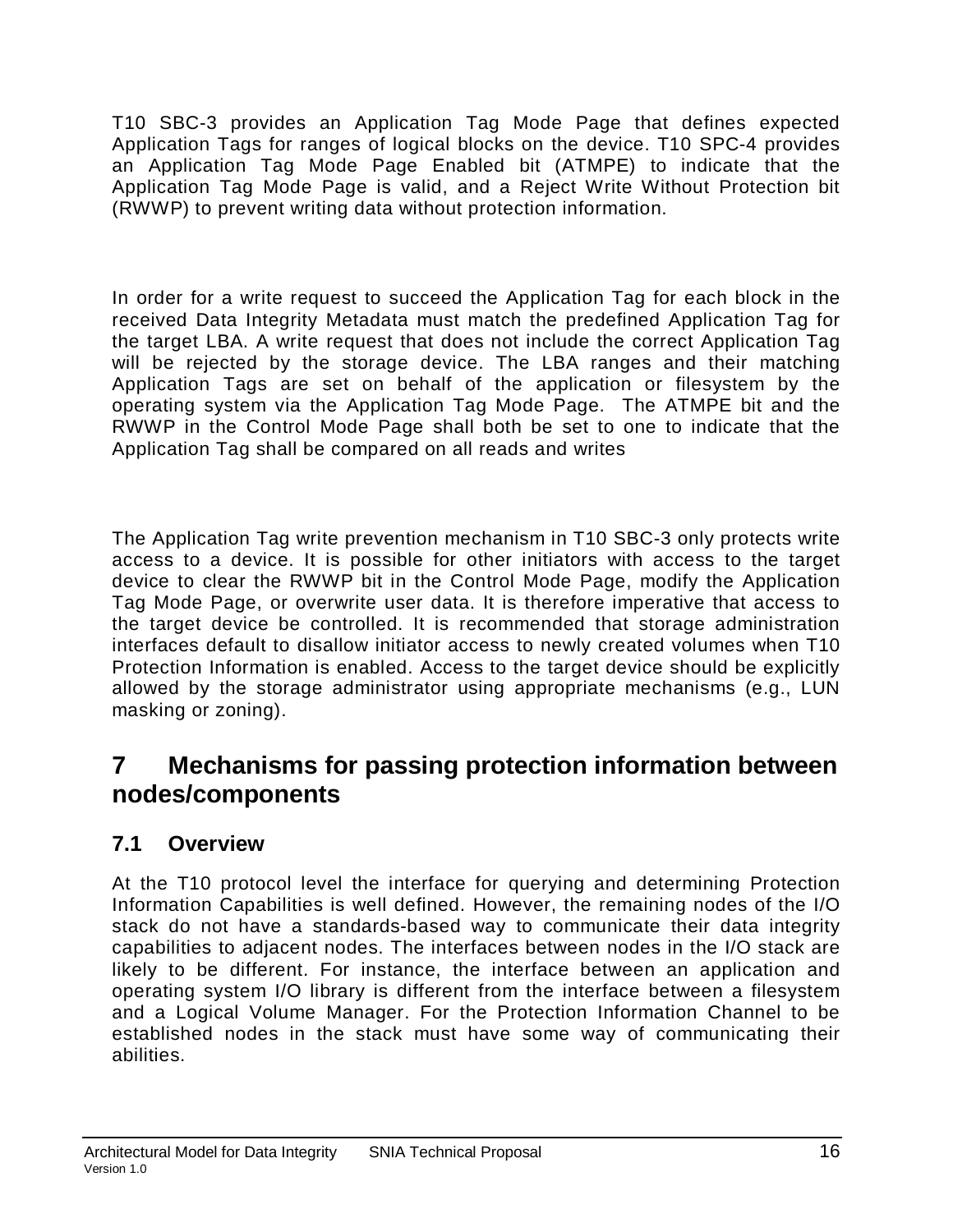#### **7.2 Information required to be passed**

<span id="page-22-0"></span>A node will need to advertise its capabilities to adjacent nodes. The interface is not necessarily the same at both sides of the node. The node will have to communicate:

- a) The size and format of the Address Stamp, Application Stamp, and Data Stamp;
- b) How much data in the Data Buffer goes with each Data Integrity Metadata (e.g., the protection information interval); and
- c) Whether each of the stamps are returned as written

#### **7.3 Full discovery requirement**

<span id="page-22-1"></span>Since stamps may contain information that can not be recreated on the fly. It is therefore important that the Initiating node knows whether the stamps will be returned as written. Consequently it is required that the entire protection envelope goes through discovery before a request with Data Integrity Metadata is submitted. The process for discovery is outside the scope of this architectural model.

## **8 Data integrity aware Application Programming Interfaces**

<span id="page-22-2"></span>Application to operating system programming interfaces vary between platforms. Even within a single operating system there may be many different ways for an application to submit I/O, each with different buffering and completion characteristics. It is outside the scope of this architectural model to explicitly define operating system I/O interfaces. This model does, however, provide a set of recommendations for a data integrity aware interface.

#### **8.1 Protecting and validating a data buffer**

<span id="page-22-3"></span>Since applications generally have no knowledge about the characteristics of the underlying storage, including logical block sizes, protection information type, etc., it is recommended that the data integrity-aware programming interface provide a set of functions that allow applications to protect and verify buffers without knowing the actual format of the Data Integrity Metadata. These functions can be called explicitly by the application, or they can be called transparently by the I/O library or operating system kernel.